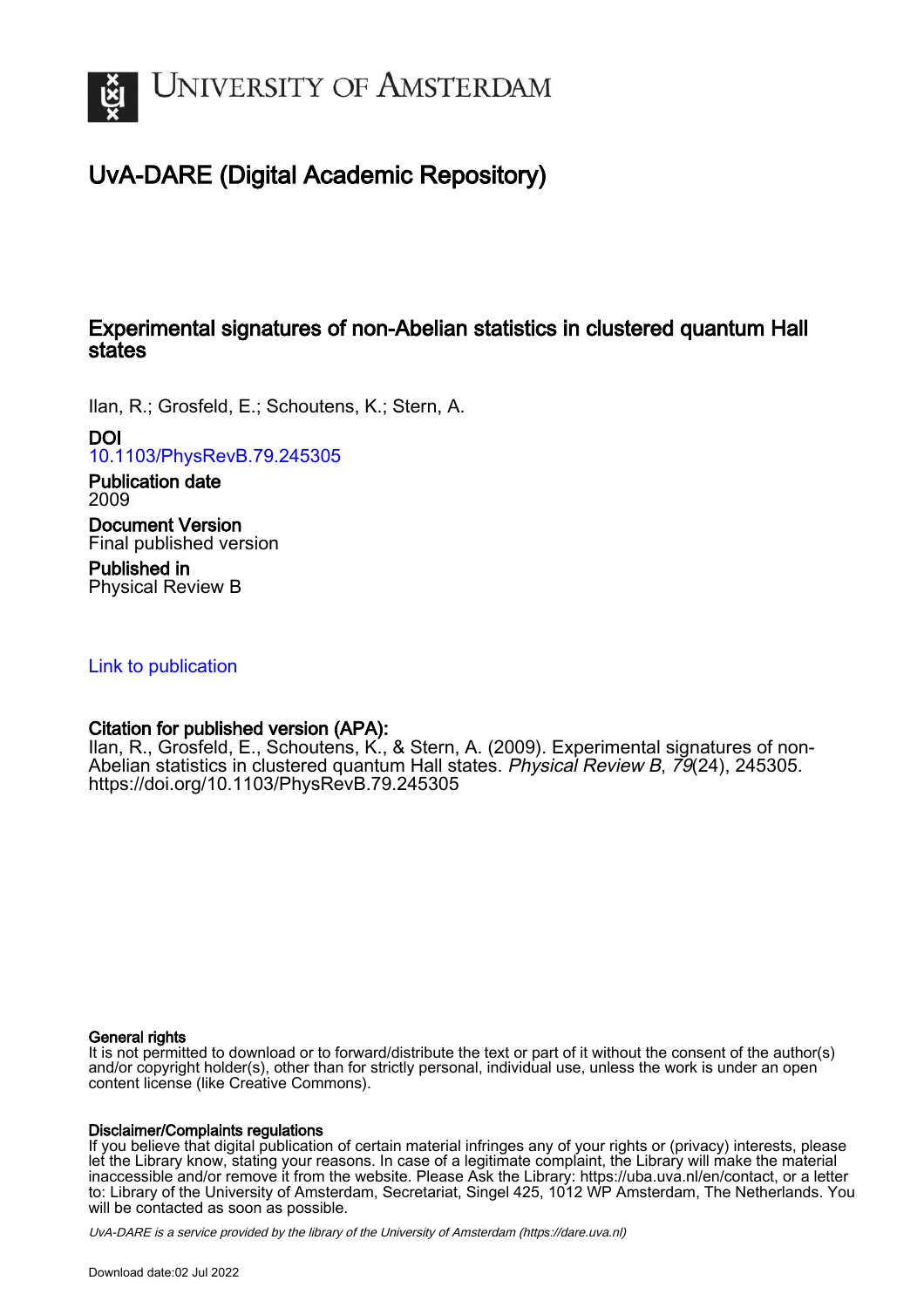## **Experimental signatures of non-Abelian statistics in clustered quantum Hall states**

Roni Ilan,<sup>1</sup> Eytan Grosfeld,<sup>1</sup> Kareljan Schoutens,<sup>2</sup> and Ady Stern<sup>1</sup>

1 *Department of Condensed Matter Physics, Weizmann Institute of Science, Rehovot 76100, Israel* 2 *Institute for Theoretical Physics, University of Amsterdam, Valckenierstraat 65, 1018 XE Amsterdam, The Netherlands*

Received 10 March 2008; revised manuscript received 12 May 2009; published 9 June 2009-

We discuss transport experiments for various non-Abelian quantum Hall states, including the Read-Rezayi series and a paired spin-singlet state. We analyze the signatures of the unique characters of these states on Coulomb blockaded transport through large quantum dots. We show that the non-Abelian nature of the states manifests itself through modulations in the spacings between Coulomb blockade peaks as a function of the area of the dot. Even though the current flows only along the edge, these modulations vary with the number of quasiholes that are localized in the bulk of the dot. We discuss the effect of relaxation of edge states on the predicted Coulomb blockade patterns, and show that it may suppress the dependence on the number of bulk quasiholes. We predict the form of the lowest-order interference term in a Fabry-Pérot interferometer for the spin-singlet state. The result indicates that this interference term is suppressed for certain values of the quantum numbers of the collective state of the bulk quasiholes, in agreement with previous findings for other clustered states belonging to the Read-Rezayi series.

DOI: [10.1103/PhysRevB.79.245305](http://dx.doi.org/10.1103/PhysRevB.79.245305)

PACS number(s): 73.43. - f, 73.23.Hk, 73.63.Kv, 85.35.Ds

#### **I. INTRODUCTION**

<span id="page-1-0"></span>Probing exotic quantum statistics of particles is a longstanding experimental challenge. In fractional quantum Halleffect systems, elementary excitations are expected to follow fractional statistics. There, it is difficult to experimentally distinguish the effects of Abelian fractional statistics from the effects associated with the fractional charge attributed to the same excitations. However, for states in which the statistics is expected to be non-Abelian, it is predicted that once the correct signature of this property is identified and measured, there will be no ambiguity in associating it with quantum statistics. For this reason alone, it is worth making the effort to explore the implication of non-Abelian statistics on measurable quantities.

Non-Abelian statistics is a key ingredient in the design of quantum gates for topologically protected qubits.<sup>1-[4](#page-17-1)</sup> Experimental proof of the existence of non-Abelian anyons would be a major step toward an implementation of topological quantum computation.

Most suggested experiments aimed at probing non-Abelian statistics in quantum Hall systems consider a system designed to form a two-path interferometer. The path difference between two quasiparticle (or quasihole) trajectories along the edge of the system forms a closed loop around a part of the system. The electronic density is determined by the positive background charge density and does not vary with magnetic field. Hence, a small deviation in the external applied magnetic field introduces quasiparticles or quasiholes depending on whether the magnetic field is increased or decreased), localized by impurities, into the loop.<sup>5–[9](#page-17-3)</sup> As the number of these quasiparticles/quasiholes, *n*, is varied, the two-terminal conductance is found to show a strong *n* dependence via an interference term. Other experiments $6,10$  $6,10$ considered tunneling of electrons into a large quantum dot whose interior is in a gapped quantum Hall state, and predicted how the clustering property of the Read-Rezayi (RR) states should influence Coulomb blockade peaks.

In this paper we have two goals. First, we extend the discussion of transport through dots in quantum Hall states belonging to the Read-Rezayi series and characterized by Coulomb blockade. We particularly address the issue of the different time scales involved in the experiment. The fastest time scale is the time in which a current-carrying electron traverses the dot, *e*/*I*. For these electrons the bulk of the dot is inaccessible, and they occupy the lowest-energy state on the edge. A much slower time scale is that in which the area of the dot is varied. If this scale is slow enough, the electrons that are added to the dot when its area is varied may make use of bulk states. We assume, for concreteness, that the magnetic field is tuned such that there are quasiholes localized in the bulk, rather than quasiparticles. The internal bulk states are then carried by these localized quasiholes. For that to happen, however, weak coupling should exist between the bulk quasiholes and the edges.

In previous discussions of Coulomb blockade measurements in such an experiment,  $6,10$  $6,10$  the hidden assumption was that as the variation in the area adds electrons to the dot, these added electrons make use only of states at the edge. In the language of topological field theory (TFT), the fusion channel of all the quasihole operators in the bulk of the dot is fixed at the beginning of the experiment, and does not change as new electrons are added to the dot. In the present paper we consider the possibility that as the area is slowly varied, weak coupling of the bulk and the edge may allow for the fusion channel to change when electrons are added, in such a way that energy is minimized.

Second, we analyze the Fabry-Pérot setting in another non-Abelian quantum Hall state, a  $\nu = 4/7$  spin-singlet state, whose experimental signatures have not been considered so far. This state was suggested by Ardonne and Schoutens.<sup>11</sup> It is the first in a series of spin-singlet states with order-*k* clustering, at filling fraction  $\nu = \frac{2k}{2k+3}$ . The  $k > 1$  states support spinful quasihole excitations with non-Abelian statistics. For the paired  $(k=2)$  state at  $\nu=4/7$ , the quasiholes are Fibonacci anyons.<sup>12</sup> Experimentally, a spin transition for quan-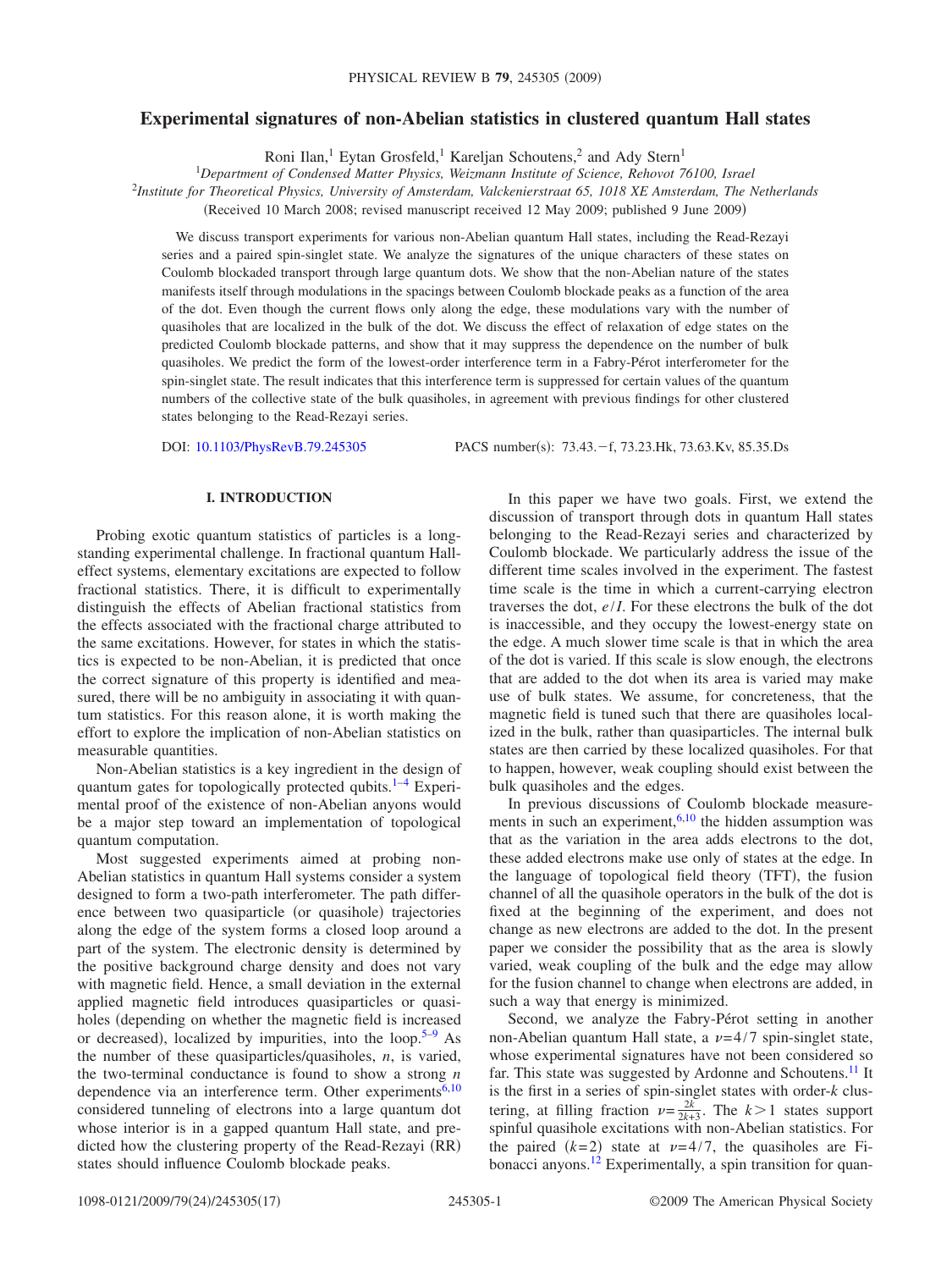<span id="page-2-1"></span>

FIG. 1. Setup for an interference experiment. The gray region is a gapped quantum Hall fluid. Two possible tunneling paths for an incoming edge quasihole are marked. There are *n* quasiholes localized in the area between the two quantum point contacts.

tum Hall states around  $\nu = 4/7$  has been observed in samples with reduced Zeeman splitting, $13$  but this feature may also indicate an unpolarized Abelian state of the Jain series. Transport properties we analyze here may distinguish between the two candidate states. The fact that possible fractional quantum Hall states in graphene are expected to be spin singlet with respect to the pseudospin (valley) index<sup>14</sup> provides additional motivation for studying non-Abelian statistics for spin-singlet states. In this paper we study Coulomb blockade transport through a dot in the  $\nu=4/7$  non-Abelian spin-singlet (NASS) state, with and without relaxation. We also analyze the lowest-order interference in a Fabry-Pérot interferometer and derive a characteristic suppression factor.

The paper is organized as follows. In Sec. [II,](#page-2-0) we discuss the experimental setup in which these experiments are to be carried out. In Sec. [III](#page-4-0) we discuss in short the general structure of the conformal field theories (CFTs) describing these states. In Sec. [IV](#page-4-1) we discuss in detail the formation of Coulomb blockade peaks in the conductance through large quantum dots in the RR states. In Sec. [V](#page-9-0) we turn to implement the same ideas to the spin-singlet state in order to predict the result for the Coulomb blockade peaks. We also calculate the interference term of the current in a two-path interferometer for this state.

#### **II. GENERAL CONSIDERATIONS**

<span id="page-2-0"></span>The Fabry-Pérot interferometer, sketched in Fig. [1,](#page-2-1) is a Hall bar with two quantum point contacts (QPCs) introducing quasiparticle/quasihole tunneling from one edge to the other. We deal with two opposite limits of this interferometer: weak interedge backscattering, in which we look at interference to lowest order, and strong interedge backscattering, where the interferometer becomes a quantum dot, whose Coulomb blockade peaks we study.

As mentioned above, we shall always assume that there are quasiholes, rather than quasiparticles, that are localized in the bulk. For the purpose of lowest-order interference calculations, when one is also required to consider excitations on the edge, we shall consider for convenience that the current along the edge is also carried by quasiholes. Changing this current to be of quasiparticles should not modify our results.

<span id="page-2-2"></span>

FIG. 2. Fabry-Pérot interferometer in the limit of strong quasihole backscattering. Transport through the dot is done via electron  $(e)$  tunneling. The area *S* of the dot may be varied using a side modulation gate.

Lowest-order interference is observed when a single quasihole does not tunnel between opposite edges more than once. The tunneling process introduces a finite value for the longitudinal conductance. The measured backscattered current, injected from the left along the lower edge and collected on the left at the upper edge, interferes only through two trajectories: quasiholes entering from the left along the lower edge either are being backscattered at the left QPC or are transmitted at the left QPC and reflected from the right one. The path difference between the two trajectories forms a closed loop around the island confined between the contacts, which may contain localized quasiholes in the bulk of the sample. For the sake of discussing lowest-order interference, we assume that there is no hopping of quasiholes between the bulk and the edge.

The two trajectories sketched in Fig. [1](#page-2-1) are associated with two partial waves,  $|\Psi_I\rangle$  and  $|\Psi_R\rangle$ . While these partial waves differ by global phases originating from the total magnetic field through the island (due to the Aharonov-Bohm effect), their overlap also encodes information on the mutual statistics of the quasiholes in the system. As mentioned in Sec. [I,](#page-1-0) this is attributed to the fact that the path difference between the two trajectories of the edge quasiholes forms a closed loop encircling localized quasiholes. Altogether, the backscattered current will be of the form

$$
I_{bs} \propto |t_L|^2 + |t_R|^2 + 2 \operatorname{Re} \{ t_L^* t_R \langle \psi_L | \psi_R \rangle \}. \tag{1}
$$

<span id="page-2-3"></span>It is the overlap  $\langle \psi_L | \psi_R \rangle$  that we calculate below.

In the limit of strong backscattering (Fig. [2](#page-2-2)), when the two point contacts on either side of the island are almost closed, the number of electrons in the dot confined between them is quantized to an integer. Quasihole or quasiparticle tunneling into and out of this region is forbidden, and the only way to transport charge through it is by tunneling of electrons. Low-voltage low-temperature conductance through the dot is suppressed due to charging energy, except at "Coulomb blockade peaks," when the ground-state energy of the dot with  $N_e$  electrons is degenerate with its groundstate energy with  $N_e + 1$  electrons. Coulomb blockade peaks may be probed by measuring the conductance through the dot as a function of a magnetic field *B* and the dot's area *S*, since a variation in *S* with fixed  $N_e$  violates charge neutrality with the positive background.<sup>10</sup> Peaks in the conductance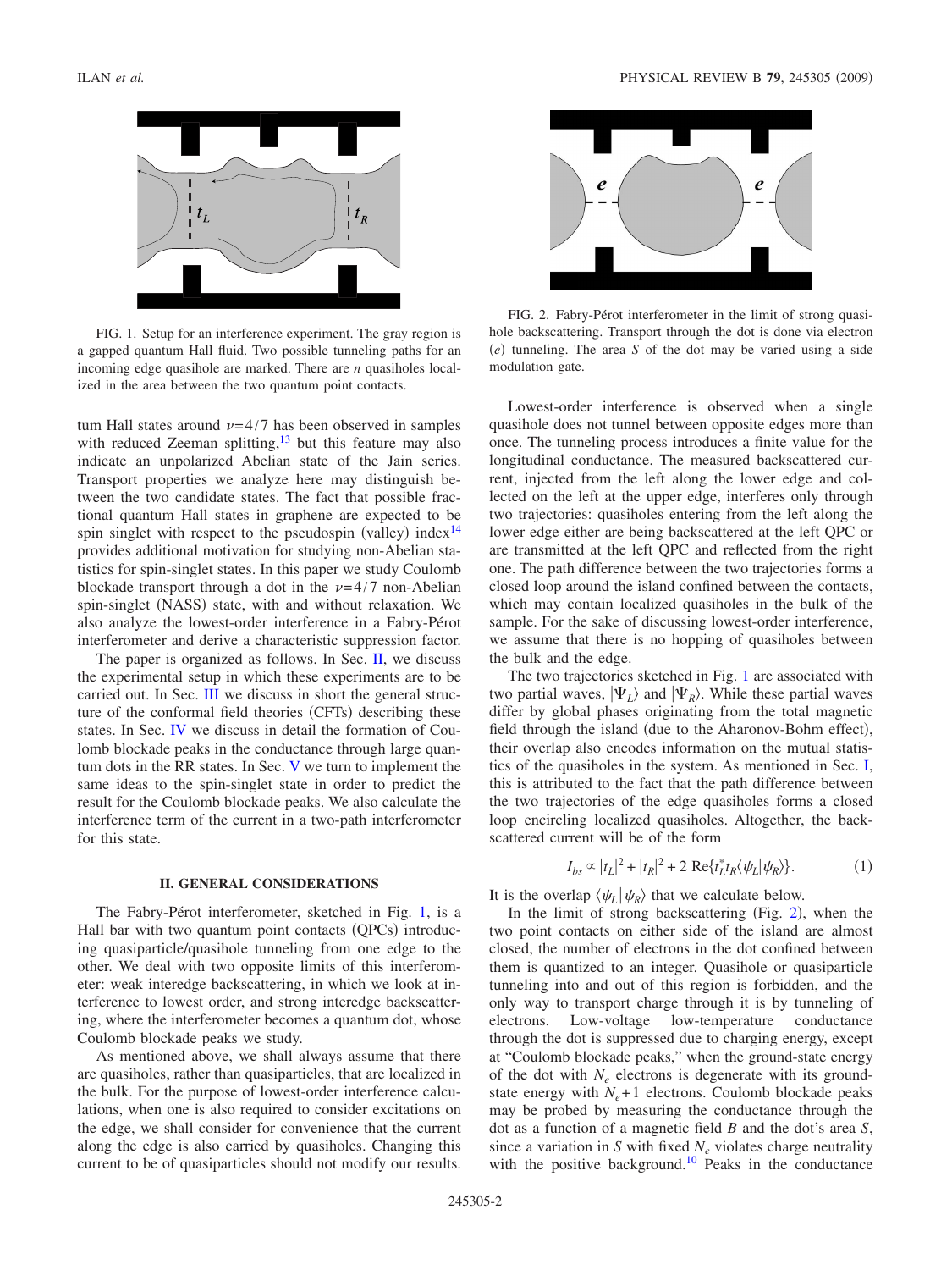appear for those values of the area *S* and magnetic field *B* for which the equation

$$
E(N_e, S, B) = E(N_e + 1, S, B)
$$
 (2)

<span id="page-3-0"></span>is satisfied for some integer  $N_e$  representing the total number of electrons inside the dot.

The quantum Hall liquid is largely gapped, with two exceptions: the edge and the internal degrees of freedom of the bulk quasiholes. As we will review below, the state of the internal degrees of freedom of the bulk quasiholes determines the spectrum of the edge, which determines, in turn, the position of the Coulomb peaks.

In Ref. [10,](#page-17-5) Coulomb blockade peaks were mapped for large dots in a quantum Hall state of the RR series  $\nu = \frac{k}{k+2}$ , under the assumption that the state of the bulk quasiholes is frozen. For a clean large  $(N_e \ge 1)$  dot in a metallic state at zero magnetic field and dots in the integer and Abelian fractional quantum Hall states, the area spacings between consecutive Coulomb blockade peaks is  $\Delta S = e/n_0$ , the area occupied by one electron. In contrast, for the RR series the Coulomb blockade peaks' location as a function of the area at a fixed magnetic field i.e., a fixed number of localized bulk quasiholes,  $n$ ) was found to depend on  $B$ . While the average spacing between peaks remains  $e/n_0$ , the presence of non-Abelian quasiholes in the bulk causes the peaks to bunch into groups, where the number of peaks in each group depends on *k* and on *n*.

The edge energies of the non-Abelian quantum Hall states we discuss in this paper are stored in a bosonic charged edge mode (a chiral Luttinger liquid) and one or several neutral edge modes. With  $N_e$ =0 defined to be the number of electrons for a dot with area  $S_0$ , the energy associated with the charge mode for  $N_e$  electrons on the edge is<sup>10</sup>

$$
E_c(N_e) = \frac{\pi v_c}{\nu L} \left( N_e - \nu \frac{B_0 (S - S_0)}{\phi_0} \right)^2, \tag{3}
$$

<span id="page-3-1"></span>where  $\phi_0$  is the magnetic flux quantum. The magnetic field  $B = B_0$  is that in which there are no quasiholes in the bulk,  $\nu$ is the filling fraction of the partially filled topmost Landau level, *v<sup>c</sup>* is the velocity of the charged edge mode, and *L* is the perimeter of the quantum dot (we take  $\hbar = 1$ ). For Abelian Laughlin states, where there is only a single bosonic mode, Eq. ([2](#page-3-0)) reduces to  $E_c(N_e) = E_c(N_e + 1)$ , and the area separation  $\Delta S$  between its solutions for consecutive values of  $N_e$  is  $\Delta S = e/n_0$ , where  $n_0$  is the charge density inside the dot. The value of  $\Delta S$  in this case is independent of the magnetic field. For non-Abelian states, this is not the case. Below, we focus on the contribution of the neutral mode, and add the charge contribution  $(3)$  $(3)$  $(3)$  at the final stage.

The assumptions underlying the calculation performed in Ref. [10](#page-17-5) were that the magnetic field, and therefore the number of quasiholes, is fixed at the beginning of the experiment, and that the dot is relaxed into its ground state. It was also assumed that the initial number of electrons inside the dot was divisible by *k*, such that all electrons are clustered in the bulk of the dot and the occupation of the electron states of the edge is zero. Then, with a fixed number of quasiholes in the bulk, the area is varied fast enough such that there is no time for the electrons to relax onto states with lower energies that may be available.

Here, we allow the initial number of electrons to have any integer value. For concreteness we assume that the dot has no bulk quasiholes at the beginning of the experiment. The number of electrons then dictates the number of edge modes that are initially occupied. Shifting the magnetic field creates a fixed number of quasiholes in the bulk, whose fusion channel is determined by energetic considerations we explain in detail later on. The process of introducing quasiholes into the bulk is done slowly enough for the edge and the bulk to equilibrate. Finally, once the number of quasiholes and their fusion channel are determined, we move on to consider what happens when the area of the dot is varied.

In our analysis we consider the implications of varying the area slowly enough such that the state of the bulk quasiholes may change adiabatically. As the area of the dot grows, more electrons are added to the dot. In the absence of edgebulk coupling, the state of the bulk quasiholes does not change, and the added electrons affect only the state of the edge. With bulk-edge coupling, tunneling of neutral modes between the edge and the bulk quasiholes may change the state of the bulk quasiholes.

We may envision both elastic and inelastic bulk-edge couplings. In the former, a tunnel coupling allows for the hopping of a neutral particle (whose properties are to be de-scribed below<sup>15[,16](#page-17-11)</sup>) between the bulk and the edge. In the latter, this hopping is accompanied by an energy transfer to an outside thermal bath, e.g., by an emission of a phonon. The latter is thus also an irreversible relaxation mechanism that allows the system to cool. Quantitative estimates of these two types of couplings are not possible at our present level of understanding of the microscopy of the samples and the involved quantum Hall states. Both are, however, bound to exist to some level. In this work we study in detail the process involving energy relaxation. We also discuss qualitatively the effect of the first process for the particular case of  $\nu = 5/2$ .

The following argument may illuminate the way the state of the bulk quasiholes affects the spectrum of the edge: consider a sphere in a RR state with  $N_e$  electrons that are all clustered in clusters of *k* electrons. Assume that the sphere has *n* quasiparticles and *n* quasiholes, which are localized by impurities away from one another. The ground state is then degenerate, with the degeneracy being exponential in *n* (for large *n*). Topologically, each quasiparticle/quasihole is equivalent to a puncture in the sphere. Now imagine bringing the *n* quasiparticles close together, i.e., fusing together *n* of the holes pierced in the sphere. The proximity of the quasiparticles to one another lifts the degeneracy, and the way it is lifted is determined by the state to which the *n* quasiparticles fuse. This system is topologically equivalent to the system we are interested in, a disk that has *n* quasiholes localized in its bulk.

The energies appearing on both sides of Eq. ([2](#page-3-0)) belong to the spectrum of the edge theory. The main challenge in obtaining the spectrum for non-Abelian states is to construct the part of it that follows from the addition of a parafermion theory to that of the chiral boson contributing the charging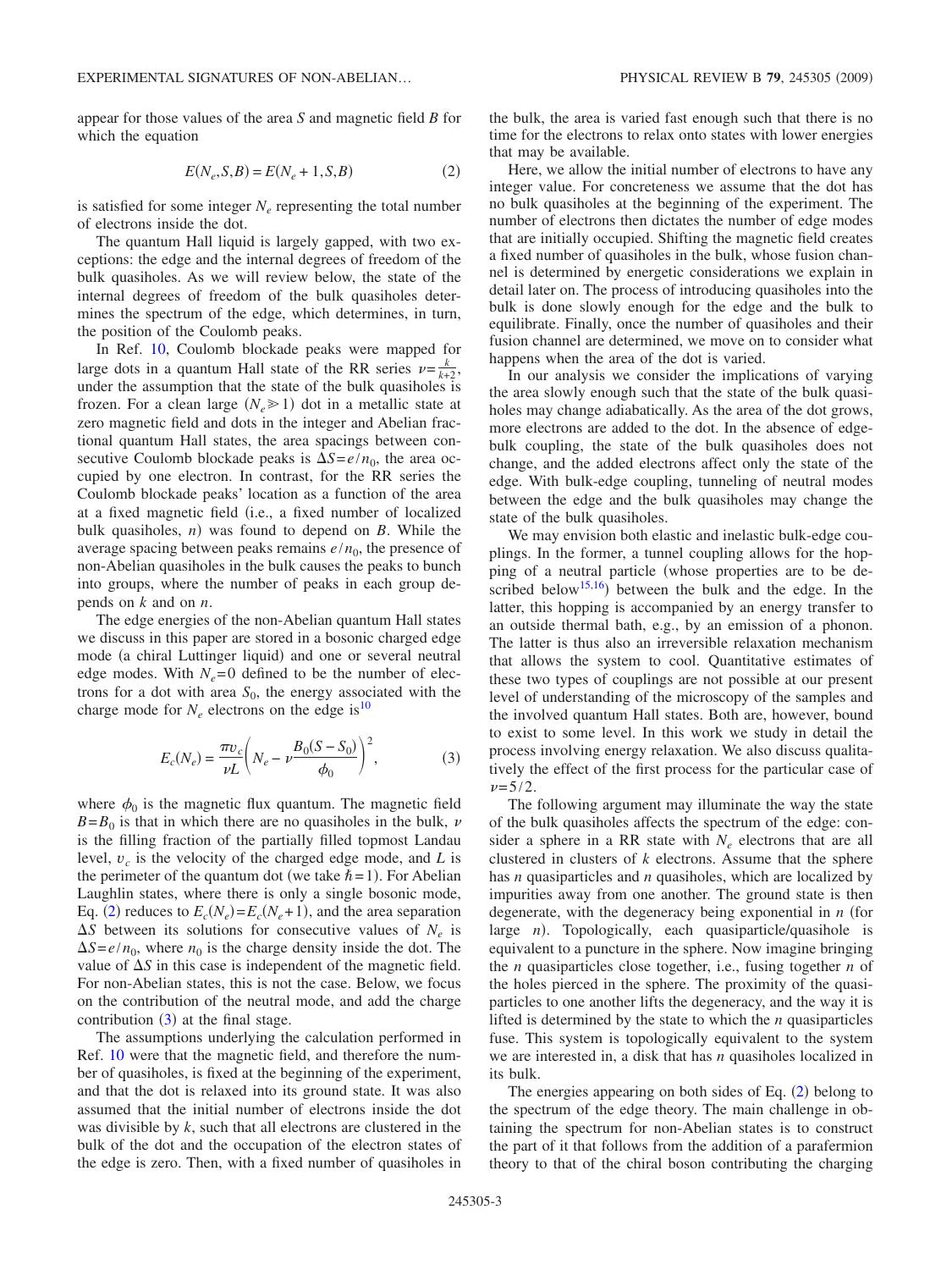energy  $(3)$  $(3)$  $(3)$ . In Sec. [III,](#page-4-0) we describe briefly and most generally what is the relation between parafermionic field theories and the quantum Hall effect, and who are the main players in these theories. When discussing a particular quantum Hall state, either one that belongs to the RR series or the spinsinglet state, we will first specialize the discussion to the parafermionic CFT relevant to it and review its properties. We will single out the parafermion used to construct the electron operator, and explain how the construction of the Hilbert space is done and the spectrum is found. Dwelling on the details of the parafermionic CFT is also crucial in order to understand the calculation of the interference term of Eq.  $(1)$  $(1)$  $(1)$ , as some of the phases of the two partial waves interfering are contributed by fields in this parafermionic theory.

#### **III. CFT DESCRIPTION OF QUANTUM HALL STATES**

<span id="page-4-0"></span>CFTs are used in several different contexts regarding quantum Hall systems. Trial many-body wave functions for single Landau-level fractional quantum Hall states are created from CFTs (in  $D=2+0$  dimensions) as correlators of fields representing different particles in the system[.12](#page-17-7)[,17](#page-17-12)[–19](#page-17-13) Starting from chiral boson theories, one constructs Abelian fractional quantum Hall wave functions such as those in the Laughlin series. Including parafermionic field theories leads to wave functions for non-Abelian quantum Hall states. While explicit closed-form expressions are available for RR states for general  $k$  (see Refs. [12,](#page-17-7) [18,](#page-17-14) and [20](#page-17-15)), not all physical properties are easily explored on the basis of these wave functions alone. Excitations at the edge of a quantum Hall droplet are described by the same CFTs, now viewed in *D*  $=1+1$  dimensions.

A theoretical construction of the paired quantum Hall state at filling factor of 1/2 was originally proposed in the context of CFT, and is easily understood in that language.<sup>17</sup> The theoretical construction of a wave function for this state involves the  $\mathbb{Z}_2$  theory, also known as the Ising CFT. The use of this CFT yields the Pfaffian wave function, implying that the gapped state of the bulk is similar to that of a  $p_x + ip_y$ superconductor in the weak-pairing phase. $21$  Therefore, this state is thought of as a superconductor, a condensate of Cooper pairs of composite fermions.

The field taken from the  $\mathbb{Z}_2$  theory and used to define the electron operator for the 1/2 state is a neutral fermion, and in fact represents the composite fermion. For members of the RR series with a higher value of *k*, this composite fermion is replaced by a composite anyon, and the operator taken from the  $\mathbb{Z}_k$  theory is called a parafermion (which no longer obeys fermionic statistics). In that case, the gapped state of the bulk is thought of as a condensation of clusters of such anyons. The size of the clusters is determined by the minimal number of such parafermions which may be combined into an effective boson, which then Bose-condense. For the  $\mathbb{Z}_k$  theory this number is *k*. The equivalent statement in the language of CFT is that a parafermionic CFT at level *k* can be used to describe a state in which *k* electrons form a cluster. This is because the fusion rules of this parafermion theory always imply that *k* copies of the fundamental field used to define

the electron operator fuse to the identity operator.

Since they were first theoretically constructed using parafermion CFTs, these same CFTs have remained the main available theoretical tool used to explore various properties of quantum Hall clustered states other than the Moore-Read state. While the Moore-Read state may be conveniently explored using the theory of superconductivity, no analogous description exists for other clustered states.

A general parafermionic theory<sup>22</sup> is a coset model  $G_k/\mathrm{U}(1)^\ell$ , where  $G_k$  is a simple affine Lie algebra of rank  $\ell$ . The fields are labeled  $\Phi_{\lambda}^{\Lambda}$ , where both  $\Lambda$  and  $\lambda$  are weights of the simple Lie algebra *G*. These fields are subject to some restrictions and identifications, and we will specify them when dealing with a specific parafermion theory below. The conformal dimension of these fields is given by

$$
h_{\lambda}^{\Lambda} = \frac{\Lambda \cdot (\Lambda + 2\rho)}{2(k + g)} - \frac{\lambda \cdot \lambda}{2k} + n_{\lambda}^{\Lambda},\tag{4}
$$

where  $2\rho$  is the sum of the positive roots of the Lie algebra  $G$ , and the scalar product  $(·)$  is with respect to the quadratic form matrix (for more details see Ref. [23](#page-17-18)). The integer  $n_{\lambda}^{\Lambda}$  is equal to the grade of the representation of the current algebra in which  $\Phi_{\lambda}^{\Lambda}$  appears.<sup>22</sup>

The parafermion field is denoted by  $\psi_{\alpha}$ , and belongs to the set of fields  $\Phi_{\alpha}^{0}$ , where  $\alpha$  is a root, and the vector 0 is the vacuum representation. The operator product expansion (OPE) of a parafermion and a field  $\Phi_{\lambda}^{\Lambda}$  is given by

$$
\psi_{\alpha}(z)\Phi_{\lambda}^{\Lambda}(0) = \sum_{m=-\infty}^{\infty} z^{-\alpha \cdot \lambda/k - 1 - m} [A_m^{\alpha,\lambda} \Phi_{\lambda}^{\Lambda}](0). \tag{5}
$$

Note that the product of roots  $\alpha \cdot \lambda$  is with respect to the quadratic form matrix. The modes  $A_m^{\alpha}$  obey generalized commutation relations.

#### **IV. READ-REZAYI STATES AND** Z*<sup>k</sup>* **PARAFERMIONS**

<span id="page-4-1"></span>Consider a two-dimensional electron gas (2DEG) experiencing one of the plateaus belonging to the RR series. When the magnetic field is varied by one flux quantum, *k* quasiholes appear; hence the flux associated with a single quasihole is  $\frac{\phi_0}{k}$ . Combined with the fact that the filling factor is  $k/(k+2)$ , this implies that quasiholes for RR states have charge  $\frac{e}{k+2}$ . In order to fully describe the edge of the RR state, one must add a second field theory to that of the chiral boson, a CFT known as  $\mathbb{Z}_k$  parafermions.<sup>24[,25](#page-17-20)</sup> In this theory the algebra  $G_k$  is  $SU(2)_k$  of rank  $\ell = 1$ , and therefore the theory is equivalent to the coset model  $SU(2)_k / U(1)$ .

The fields in the theory are labeled by two quantum numbers  $\Phi_m^l$ , with  $l \in \{0, 1, ..., k\}$ . The integer *m* is known as the  $\mathbb{Z}_k$  charge of the field  $\Phi_m^l$  and is defined modulo 2k. The fields are subjected to the following identifications:  $\Phi_m^l$  $=$   $\Phi_{m+2k}^{l} = \Phi_{m-k}^{k-l}$  and  $l+m=0$  mod 2.

The creation operators of both electrons and quasiholes in the bulk are products of two factors. The first is a vertex operator,  $e^{i\alpha\varphi(z)}$ , that accounts for the flux and the charge associated with the electron  $\left[\alpha = \sqrt{(k+2)/k}\right]$ , and with the quasihole  $\left[\alpha=1/\sqrt{k(k+2)}\right]$ . (This vertex operator is sufficient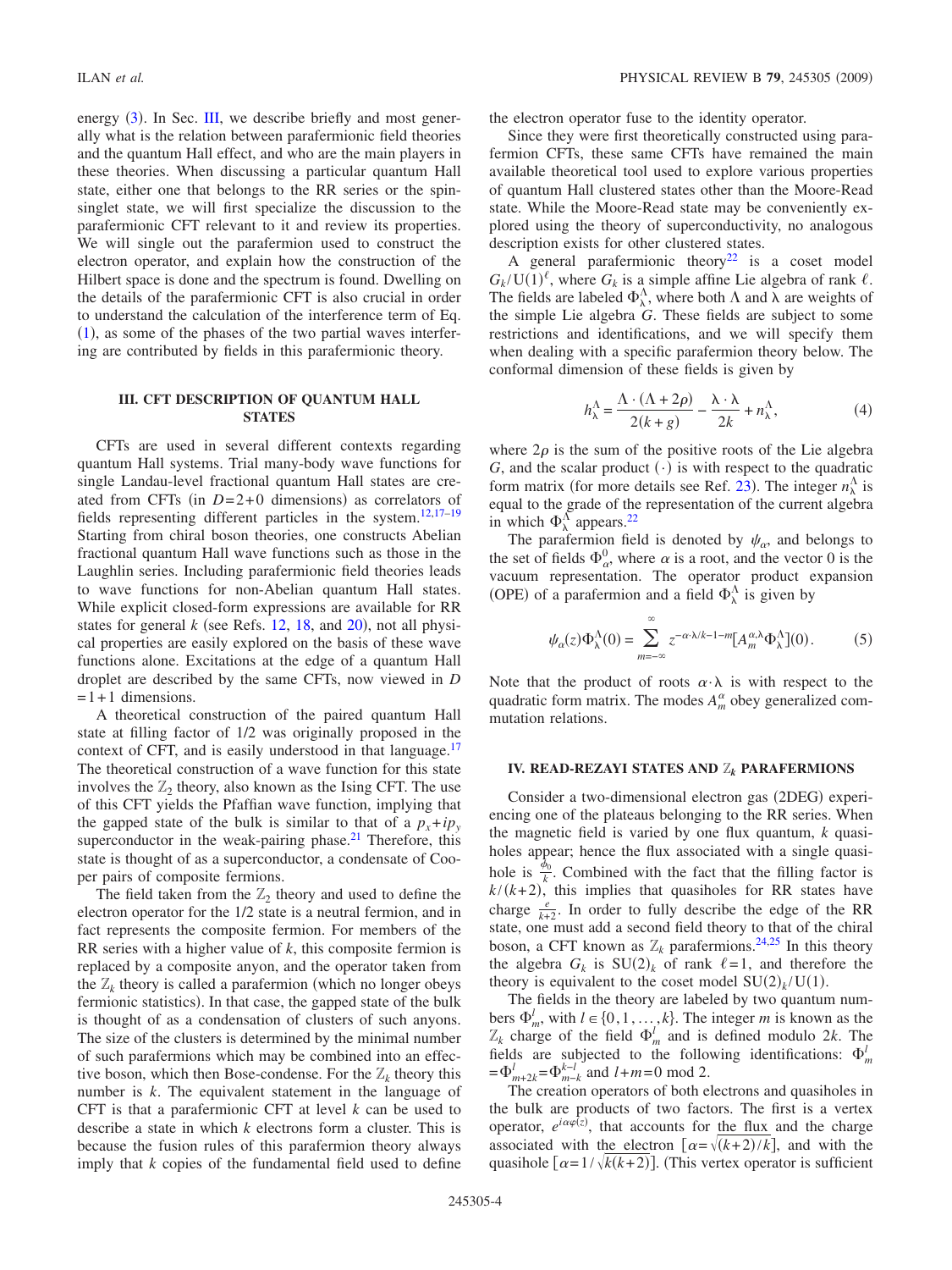for the description of Abelian states. $26$ ) The second factor is one of the fields in the parafermionic theory. The electron creation operator is given by  $\psi_1 e^{i\sqrt{(k+2)/k}\varphi}$ , where  $\psi_1 = \Phi_2^0$  is one of the parafermionic currents, while the quasihole creation operator is  $\sigma_1 e^{i\sqrt{1/k(k+2)}}\varphi$ , where  $\sigma_1$  is one of the parafermionic primary fields (see below).

The parafermion  $\psi_1$  has the following operator product expansion with a field of  $\mathbb{Z}_k$  charge *q*:

$$
\psi_1(z)\Phi_q(0) = \sum_{p=-\infty}^{\infty} z^{-p-1-q/k} A_{(1+q)/k+p} \Phi_q(0).
$$
 (6)

<span id="page-5-1"></span>The fields  $A_{(1+q)/k+p}\Phi_q(0)$  have  $\mathbb{Z}_k$  charge  $q+2$ . Similarly, the mode expansion of the parafermion  $\psi_1^{\dagger} = \psi_{k-1}$  is given by

$$
\psi_1^{\dagger}(z)\Phi_q(0) = \sum_{p=-\infty}^{\infty} z^{-p-1-q/k} A^{\dagger}_{(1-q)/k+p} \Phi_q(0),\tag{7}
$$

and the field  $A^{\dagger}_{(1-q)/k+p} \Phi_q(0)$  has  $\mathbb{Z}_k$  charge  $q-2$ .

The different modes of the field  $\psi_1$ ,

$$
A_{(1+q)/k+p} = \frac{1}{2\pi i} \oint dz \psi_1(z) z^{q/k+p}, \tag{8}
$$

obey generalized commutation relations, which may be found by evaluating the integral

$$
\frac{1}{(2\pi i)^2} \left[ \oint_0 dz, \oint_0 dw \right] \psi_1(z) z^{q/k + \mu} \psi_1(w) w^{q/k + \nu} (z - w)^{2/k},
$$

where  $\mu$  and  $\nu$  are integers. These commutation relations take the form

$$
\sum_{\ell \ge 0} c^{(\ell)} [A_{(3+q)/k+\mu-\ell} A_{(1+q)/k+\nu+\ell} - A_{(3+q)/k+\nu-\ell} A_{(1+q)/k+\mu+\ell}] = 0
$$
\n(9)

(when acting on a field with charge q), where  $c^{(\ell)} = \Gamma(\ell)$  $-2/k$ / $\ell$  !  $\Gamma(-2/k)$ . The same method can be used to obtain expressions for the generalized commutation relation between the different modes  $A^{\dagger}$  of  $\psi_1^{\dagger}$ , and between the  $A^{\dagger}$ 's and  $A$ 's.<sup>24,[25](#page-17-20)</sup>

The parafermionic primary fields  $\Phi_l^l$  are defined by the condition

$$
A_{(1+\ell)/k+p} \Phi_l^l = A_{(1-\ell)/k+p+1}^\dagger \Phi_l^l = 0 \quad \text{for } p \ge 0. \tag{10}
$$

The primary fields are usually denoted  $\sigma_l$  and referred to as spin fields. Their conformal dimension is given by

$$
h_l = \frac{l(k-l)}{2k(k+2)}.
$$
 (11)

<span id="page-5-2"></span>Each of these fields generates a series of fields  $\Phi_m^l$  by applications of the modes *A* of the parafermion  $\psi_1$ , and the modes  $A^{\dagger}$  of the parafermion  $\psi_1^{\dagger}$ . The conformal dimension of the field  $\Phi_m^l$  is given by

<span id="page-5-4"></span>
$$
h_m^l = h_l + \frac{(l-m)(l+m)}{4k}
$$
 for  $-l < m \le l$ ,

$$
h_m^l = h_l + \frac{(m-l)(2k-l-m)}{4k} \quad \text{for } l < m \le 2k-l.
$$
\n(12)

The fusion rules for the parafermionic CFT are  $24,25$  $24,25$ 

$$
\Phi_{m_{\alpha}}^{l_{\alpha}} \times \Phi_{m_{\beta}}^{l_{\beta}} = \sum_{l_{\gamma}=|l_{\alpha}-l_{\beta}|}^{\min\{l_{\alpha}+l_{\beta},2k-l_{\alpha}-l_{\beta}\}} \Phi_{m_{\alpha}+m_{\beta}}^{l_{\gamma}}.
$$
 (13)

<span id="page-5-0"></span>The OPE is given by

$$
\Phi_{m_\alpha}^{l_\alpha}(z)\Phi_{m_\beta}^{l_\beta}(w) = \sum_{l_\gamma} C_{\alpha\beta\gamma}(z-w)^{\Delta h} \Phi_{m_\alpha+m_\beta}^{l_\gamma}(w),\qquad(14)
$$

where the fields appearing on the right-hand side are deter-mined by Eq. ([13](#page-5-0)),  $C_{\alpha\beta\gamma}$ 's are constants, and  $\Delta h=h_{m_{\alpha}+m_{\beta}}^{l_{\gamma}}$  $-h_{m_{\alpha}}^{l_{\beta}}-h_{m_{\alpha}}^{l_{\alpha}}$ . As a consequence of that relation, when a field  $\Phi_{m_\beta}^{l_\alpha}$  goes around a field  $\Phi_{m_\beta}^{l_\beta}$  and their fusion is to a field  $\Phi_{m_{\alpha}+m_{\beta}}^{l_{\gamma}}$ , the phase generated is  $2\pi\Delta h$ .

#### **A. Coulomb blockade for Read-Rezayi states**

<span id="page-5-5"></span>To determine the parafermionic part of the ground-state energy for a dot with electrons on the edge, we need to construct a basis of states for the parafermion theory and extract from it the lowest-lying energy state with  $0 \leq j \leq k$ parafermions. Such a basis was constructed using the modes of the fundamental parafermion  $\psi_1$  in Ref. [27](#page-17-22) (see also Refs. [28](#page-17-23) and [29](#page-17-24)), and used in Ref. [10.](#page-17-5) A general state with *j* parafermions of the type  $\psi_1$  is of the form

$$
A_{-p_j+(2j+q-1)/k}A_{-p_{j-1}+(2j+q-3)/k}\cdots A_{-p_1+(1+q)/k}|\sigma_q\rangle, \quad (15)
$$

<span id="page-5-3"></span>where the  $p_i$  are integers, and  $|\sigma_0\rangle = |0\rangle$ . This state is an eigenstate of the Hamiltonian with energy

$$
E(j,q) = h_q - \sum_{i=0}^{j-1} \frac{q+1+2i}{k} + \sum_{i=1}^{j} p_i = h_q - \frac{j(j+q)}{k} + \sum_{i=1}^{j} p_i
$$
\n(16)

in units of  $\frac{2\pi v_n}{L}$ , where  $v_n$  is the velocity of the neutral modes as they propagate along the edge. Since we are looking for the lowest-energy state, the integers  $p_i$  are chosen such that the state has the lowest possible energy, and is not a null state. The conditions are that  $p_i = 1$  for  $i \leq k - q$  and  $p_i = 2$  for *i>k*−*q*. In order to obtain these conditions one has to use the generalized commutation relations given in Eq.  $(9)$  $(9)$  $(9)$ ; see Ref. [27](#page-17-22) for details. The lowest energy for given values of *j* and *q* is therefore given by

$$
E_{\psi}(j,q) = h_q + \begin{cases} \frac{j(k-j-q)}{k} & \text{for } j \le k-q\\ \frac{(k-j)(j+q-k)}{k} & \text{for } j > k-q. \end{cases}
$$
\n(17)

It is easy to see that for particular values of *q* and *j*, the energy is simply the conformal dimension of the field which is the result of the fusion product of  $\sigma_q$  and *j* copies of the parafermion  $\psi_1$ . Also, since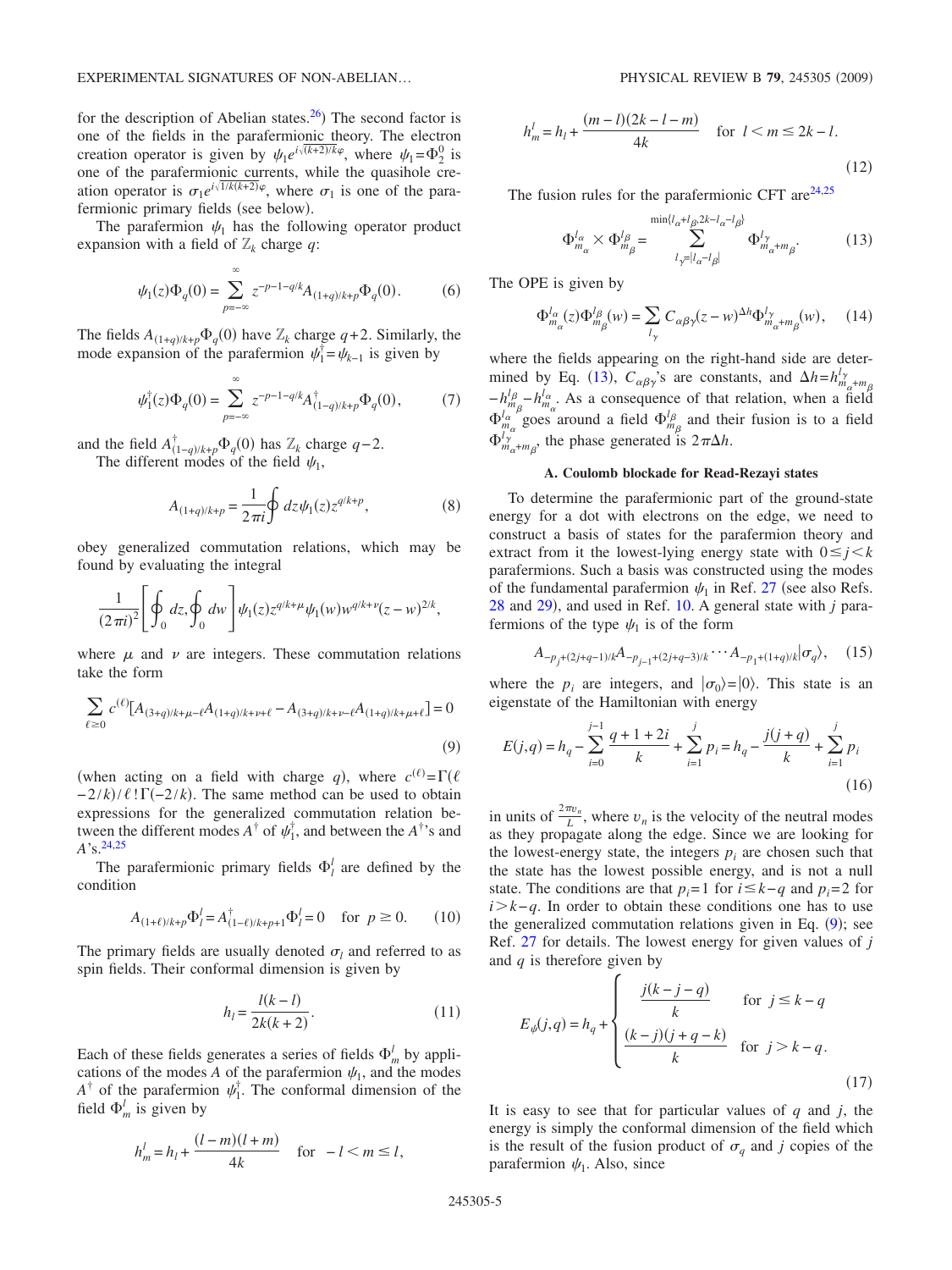$$
\Phi_{q+2j}^q = A_{-1+(2j+q-1)/k} A_{-1+(2j+q-3)/k} \cdots A_{-1+(1+q)/k} \Phi_q^q,
$$
\n(18)

for  $j=k-q$  the energy  $E_{\psi}(k-q, q) = h_q$ , i.e., the same as the conformal dimension of the highest-weight state. This is because  $\Phi_{q+2(k-q)}^q = \Phi_{k-q}^{k-q} = \sigma_{k-q}$ , and the conformal dimension of the spin field  $[Eq. (11)]$  $[Eq. (11)]$  $[Eq. (11)]$  is invariant under the substitution *l* →*k*−*l*.

We now turn to a description of the experimental procedure. First, we characterize the state of the dot containing a quantum Hall droplet at the beginning of the experiment, when the magnetic field is set to some constant value, the number of electrons has some quantized value, the area of the dot is fixed, and the dot is relaxed to its ground state.

For the edge of a quantum Hall system, the charge *q* of the highest-weight state of the edge theory is determined by the number of quasiholes in the bulk and the total number of electrons in the dot, as we will show below. Whether or not it stays fixed throughout the experiment (as the area is varied) depends on the rate at which the area is varied. This issue and its influence on the outcome of the experiment will be discussed at later stage.

Let us start with a dot where the number of electrons is divisible by *k*. By setting the magnetic field to a certain value for which the filling factor is a bit less than  $k/(k+2)$ , quasiholes may be introduced into the bulk, while their counterparts of opposite charge and topological charge are introduced onto the edge. The contribution of the charged part of the edge quasiparticles influences the boundary conditions of the chiral boson theory.<sup>10</sup> The parafermionic part of the edge will be taken from the fusion product of *n* copies of the field  $\sigma_{k-1}$ , the spin field that makes the edge quasiparticles.

The bulk quasiholes may have several fusion channels as dictated by Eq.  $(13)$  $(13)$  $(13)$ . According to the fusion channel  $\Phi_{bulk}$ of the bulk quasiholes, i.e., of *n* copies of the field  $\sigma_1$ , the fusion channel  $\Phi_{edge}$  of the *n* copies of  $\sigma_{k-1}$  on the edge will be fixed by the requirement that  $\Phi_{bulk} \times \Phi_{edge} \sim 1$ , and by the requirement of energy minimization. We now explain how to determine which fusion channel will ultimately be selected.

For a particular value of the magnetic field, the number of localized quasiholes is fixed. Therefore the bulk has a single quantized value of  $\mathbb{Z}_k$  charge which is equal to *n* mod *k*. This value of the  $\mathbb{Z}_k$  charge may correspond to several fusion channels of the parafermionic part of the quasihole operators. Had the system with localized quasiholes been infinite with no edge, all fusion channels of the bulk quasiholes would have been degenerate in energy. This is the essential ingredient which causes these quasiholes to have non-Abelian statistics[.17](#page-17-12)[,18](#page-17-14) The presence of the edge and the excitations living on it will lift the degeneracy of these fusion channels. The reason is that while all possible fusion channels of a particular number of quasiholes have the same  $\mathbb{Z}_k$  charge, different fusion channels correspond to different highestweight states with different initial occupations of parafermions on the edge, and therefore have different energies.

Let us consider for clarity the example of  $\mathbb{Z}_3$  parafermions, assumed to describe the quantum Hall state at filling factor  $\nu = 12/5$ . In this parafermionic theory there are two parafermions,  $\Phi_2^0 = \psi_1$  and  $\Phi_4^0 = \psi_2$ , and two parafermionic

primary fields,  $\Phi_1^1 = \sigma_1$  and  $\Phi_2^2 = \sigma_2$ . We denote  $\Phi_3^1 = \Phi_0^2 = \epsilon$ . The possible  $\mathbb{Z}_k$  charge of the bulk is 0, 1, or 2.

Suppose that the number of quasiholes in the bulk is 3*m* + 1, where *m* is some integer. Then, the possible fusion channels of these quasiholes are

$$
(\sigma_1)^{3m+1} \sim \psi_2 + \sigma_1. \tag{19}
$$

Accordingly, the two fusion channels of the edge are  $\psi_1$  and  $\sigma_2$ . The two possible edge states in this case are therefore

$$
A_{-2/3}|0\rangle, \quad |\sigma_2\rangle,\tag{20}
$$

with  $E_{\psi} = 2/3$  and  $E_{\sigma} = 1/15$  (in units of  $2\pi v_n / L$ ), respectively. If the initial edge state of the dot is set by energy considerations, then the fusion channel of the bulk quasiholes will be  $\sigma_1$ . It is easy to check that if there are  $3m+2$ quasiholes in the bulk, the fusion channel of the bulk will be  $\sigma_2$ , resulting in the lowest-energy state  $|\sigma_1\rangle$  on the edge.

For a general value of *k*, the lowest energy of the dot will be achieved when the edge has the lowest possible energy, under the restriction that the  $\mathbb{Z}_k$  charge of the edge state is *k*− $\tilde{n}$ , where we write  $\tilde{n}$  =  $[n]$ <sub>*k*</sub> = *n* mod *k*. The unique edge state fulfilling this requirement is the highest-weight state  $\ket{\sigma_{k-\tilde{n}}}$ . Therefore, the requirement that the dot is totally relaxed into its ground state sets the fusion channel of the bulk quasiholes to be  $\Phi_{bulk} = \sigma_{\tilde{n}}$ .

If the initial number of electrons in the dot,  $N_e$ , is not divisible by *k*, and in the absence of bulk quasiholes, there will be a number *s* of parafermion modes occupying edge states, and the lowest energy of the dot will depend also on *s*. In the background of a RR quantum Hall state, an additional electron is represented by a bulk operator carrying a parafermion field  $\psi_1$ . For the complete system to maintain zero topological charge, this implies the presence of a corresponding dual field,  $\psi_1^{\dagger} = \psi_{k-1}$ , on the edge. For a total of  $N_e$  electrons, the edge  $\mathbb{Z}_k$  charge will be  $2[-N_e]_k$ , as can be seen by adding the  $\mathbb{Z}_k$  charges of the  $\psi_{k-1}$  modes that come with every additional electron. Note that it is always possible to construct states using only modes of  $\psi_1$ , due to the relation  $\psi_1^{\dagger} = \psi_{k-1} \sim (\psi_1)^{k-1}$ . For example, a state with a single occupied mode of  $\psi_1^{\dagger}$  is equivalent to an edge state of form ([15](#page-5-3)) with  $j=k-1$  occupied modes of  $\psi_1$ . Therefore, the number of occupied edge modes of the field  $\psi_1$  will be  $s = [-N_e]_k$ .

As the magnetic field is slightly shifted, quasiholes are introduced into the bulk. The lowest possible energy of the edge will then be equal to the smallest conformal dimension of the field which is a result of the fusion product of *s* parafermions of the type  $\psi_1$  and *n* copies of the field  $\sigma_{k-1}$ , with *n* being the number of localized quasiholes. This lowest energy is then the smallest conformal dimension of a field with charge  $[2s-n]_k$ .

The lowest conformal dimension of a field with a given  $\mathbb{Z}_k$ charge always belongs to the parafermionic primary field of that charge. Therefore, the lowest energy of a dot with *n* bulk quasiholes and *s* parafermions on the edge is  $h_{[2s-n]_k}$ . If the system is assumed to be initially relaxed into its absolute ground state, then the fusion channel of the bulk will be such that all parafermionic fields on the edge will fuse to  $\sigma_{[2s-n]_k}$ .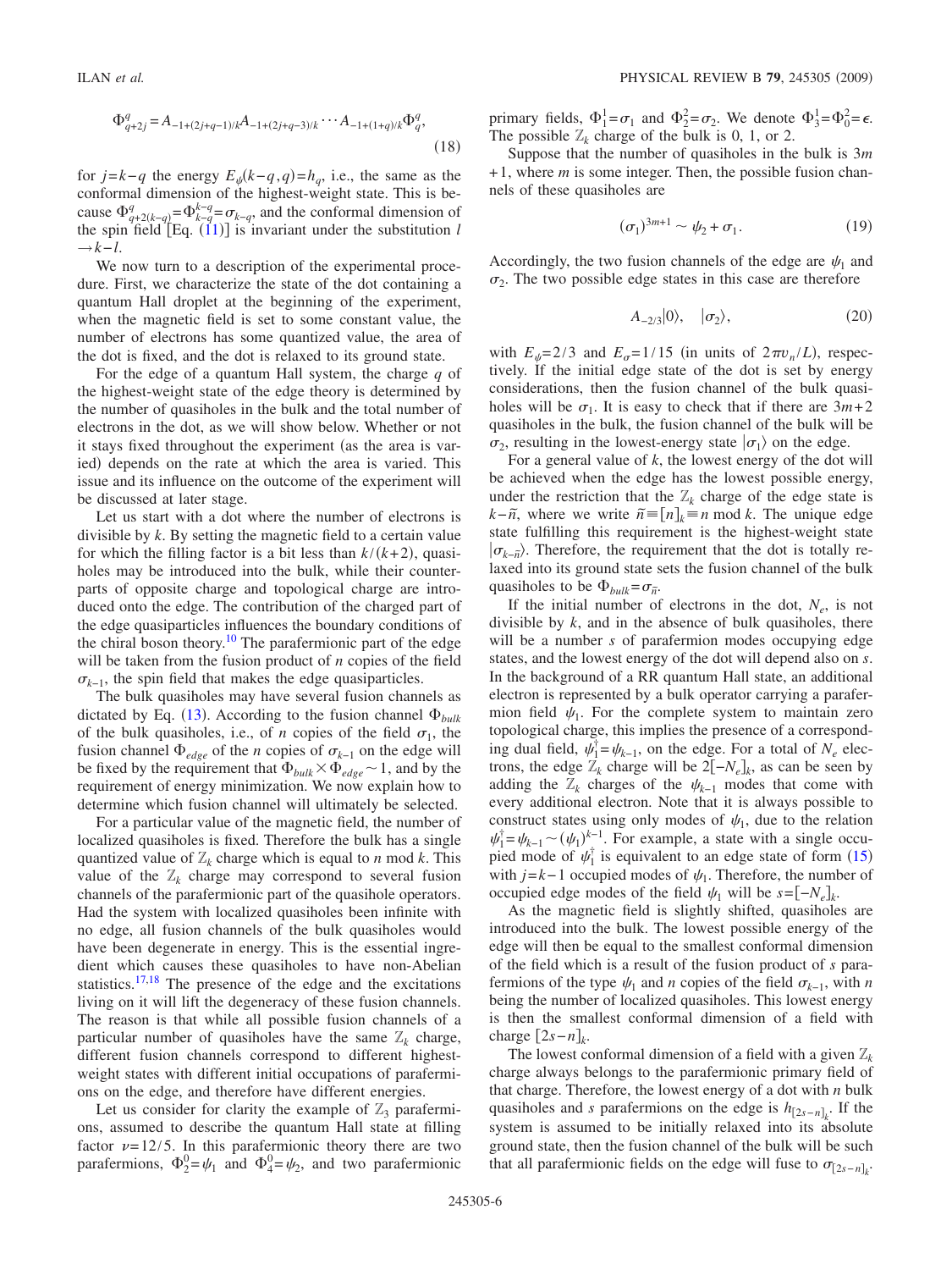Again, let us consider an example from  $\mathbb{Z}_3$  parafermions. Suppose that the number of quasiholes in the bulk is 3*m*, and the number of electrons in the dot is  $3j+1$ , where *j* and *m* are integers. The  $\mathbb{Z}_k$  charge contributed to the edge due to the presence of the extra bulk electron is  $2[-N_e]_k = 4$  corresponding to the two fields  $\sigma_1$  and  $\psi_2$ . Using this fact, we find that the two possible edge states are

$$
A_0 A_{-2/3} |0\rangle, \quad |\sigma_1\rangle,\tag{21}
$$

with energies  $E = 2/3$  and  $E = 1/15$ , respectively. Therefore, the second state is energetically favorable. Indeed we see that the lowest-energy edge state is associated with the spin field of charge  $[2s-n]_k=1$ . The fusion channel of the 3*m* quasiholes in the bulk in this case will be set to  $\epsilon$ .

We conclude that the presence of a number of electrons in the dot which is not divisible by  $k$  at the beginning of the experiment influences the fusion channel of the bulk quasiholes. It sets the highest-weight state on which parafermionic modes act.

We now turn to consider the course of the experiment. Once the initial value of *q* is set according to the initial occupation of modes on the edge and the number of bulk quasiholes, the area is varied. As an electron tunnels into the dot, the occupation of parafermion modes on the edge changes, but we assume that the electron does not couple to any bulk modes. While the initial state of the dot was a highest-weight state with charge  $q = [2s - n]_k$ , and therefore had the lowest possible energy, bringing the next electron into the dot results in the edge state  $A^{\dagger}_{(1-q)/k} | \sigma_q \rangle$  with charge *q*−2. This is not necessarily the state of lowest possible energy for this charge, since the lowest possible energy is the conformal dimension of  $\sigma_{q-2}$ , and  $A^{\dagger}_{(1-q)/k}\sigma_q$  is not necessarily equal to  $\sigma_{a-2}$ .

For the system to relax into the ground state after a change in the area of the dot makes an electron tunnel into or out of the dot, it has to change the fusion channel of the bulk quasiholes, and the fusion channel of the *n* copies of  $\sigma_{k-1}$  on the edge. Since before the electron tunneled the fusion of the parafermionic fields on the edge was

$$
(\psi_1)^s(\sigma_{k-1})^n \sim \sigma_{[2s-n]_k} \tag{22}
$$

and, thus, that of the spin fields on the edge was

$$
(\sigma_{k-1})^n \sim \Phi_{[2s-n]_{k-2s}}^{[2s-n]_{k-2s}},
$$

the lowest energy for an edge with one extra electron is obtained when

$$
\psi_{k-1}(\psi_1)^s(\sigma_{k-1})^n \sim (\psi_1)^{s-1}(\sigma_{k-1})^n \sim \sigma_{[2(s-1)-n]_k}, \tag{23}
$$

i.e., the fusion channel of the spin fields on the edge should be

$$
(\sigma_{k-1})^n \sim \Phi_{[2(s-1)-n]_k+2(s-1)}^{[2(s-1)-n]_k}
$$

Here, we assumed that the relaxation of the edge has to take place only through a change in the fusion channel of the quasiholes. This assumption amounts to assuming that no excitation with nontrivial  $\mathbb{Z}_k$  charge can tunnel between the bulk and the edge. This point will be further discussed in Sec. [IV A 2.](#page-7-0)

Whether the fusion channel of the spin fields on the edge (and therefore of the quasiholes in the bulk) changes every time the change in the dot's area leads to a change in the number of electrons is a question of time scales. We now turn to examine the two limits, that of fast variation in the area of the dot where we do not allow the edge to relax by changing the fusion channel of the quasiholes, and that of a slow variation in the area.

#### *1. Zero bulk-edge relaxation*

If the area of the dot is varied fast with respect to the time scale dictated by this relaxation mechanism, then the fusion channel of the bulk quasiholes will remain fixed throughout the experiment. In this case, as the area of the dot is varied, Coulomb blockade peaks are observed when Eq. ([2](#page-3-0)) with  $E(N_e, S, B) = E_c(N_e, S) + E_{\psi}(N_e, q)$  and  $q = [2s - n]_k$  is satisfied. The spacings between Coulomb blockade peaks is easily calculated using Eq.  $(2)$  $(2)$  $(2)$  which assumes the form

<span id="page-7-2"></span>
$$
\Delta S = \frac{e}{n_0} + \frac{eL\nu}{2n_0 \pi \nu_c} [E_{\psi}(N_e + 2) - 2E_{\psi}(N_e + 1) + E_{\psi}(N_e)].
$$
\n(24)

The pattern of Coulomb blockade peaks may be described as follows. If  $q \neq 0$ , the peaks bunch into alternating groups of q and *k*−*q* peaks. The spacing that separates peaks within a group is again given by

$$
\Delta S_1 = \frac{e}{n_0} \left( 1 - \nu \frac{v_n}{v_c} \frac{2}{k} \right),\tag{25}
$$

<span id="page-7-1"></span>while the spacing that separates two consecutive groups is

$$
\Delta S_2 = \frac{e}{n_0} \left[ 1 + \nu \frac{v_n}{v_c} \left( 1 - \frac{2}{k} \right) \right].
$$
 (26)

<span id="page-7-3"></span>If  $q=0$ , the peaks bunch into groups of  $k$ . The spacing that separates peaks within the group is again given by Eq.  $(25)$  $(25)$  $(25)$ , while the spacing between two consecutive groups is

$$
\Delta S_2 = \frac{e}{n_0} \left[ 1 + \nu \frac{v_n}{v_c} \left( 2 - \frac{2}{k} \right) \right].
$$
 (27)

The periodicity of the peaks is always *k*. However, if *k* is even, the peak structure may also be periodic with a period of  $k/2$ , provided that  $q=k/2$ . For concreteness, the pattern is schematically sketched in Fig. [3](#page-8-0) for *k*=4.

#### *2. Coulomb blockade in the presence of bulk-edge relaxation*

<span id="page-7-0"></span>If the area of the dot is varied slowly with respect to the relaxation rate, then each electron has time to relax onto the lowest-energy state by changing the fusion channel of the edge quasiparticles and the bulk quasiholes. Each electron entering the dot will occupy the first mode of  $\psi_{k-1}$  operating on a highest-weight state,  $|\sigma_{\ell}\rangle$ , which is dictated by the number of quasiholes in the bulk and the number of electrons *Ne* that were inside the dot before the tunneling of the electron took place. Therefore the energy (in units of  $2\pi v_n/L$ ) of the incoming electron is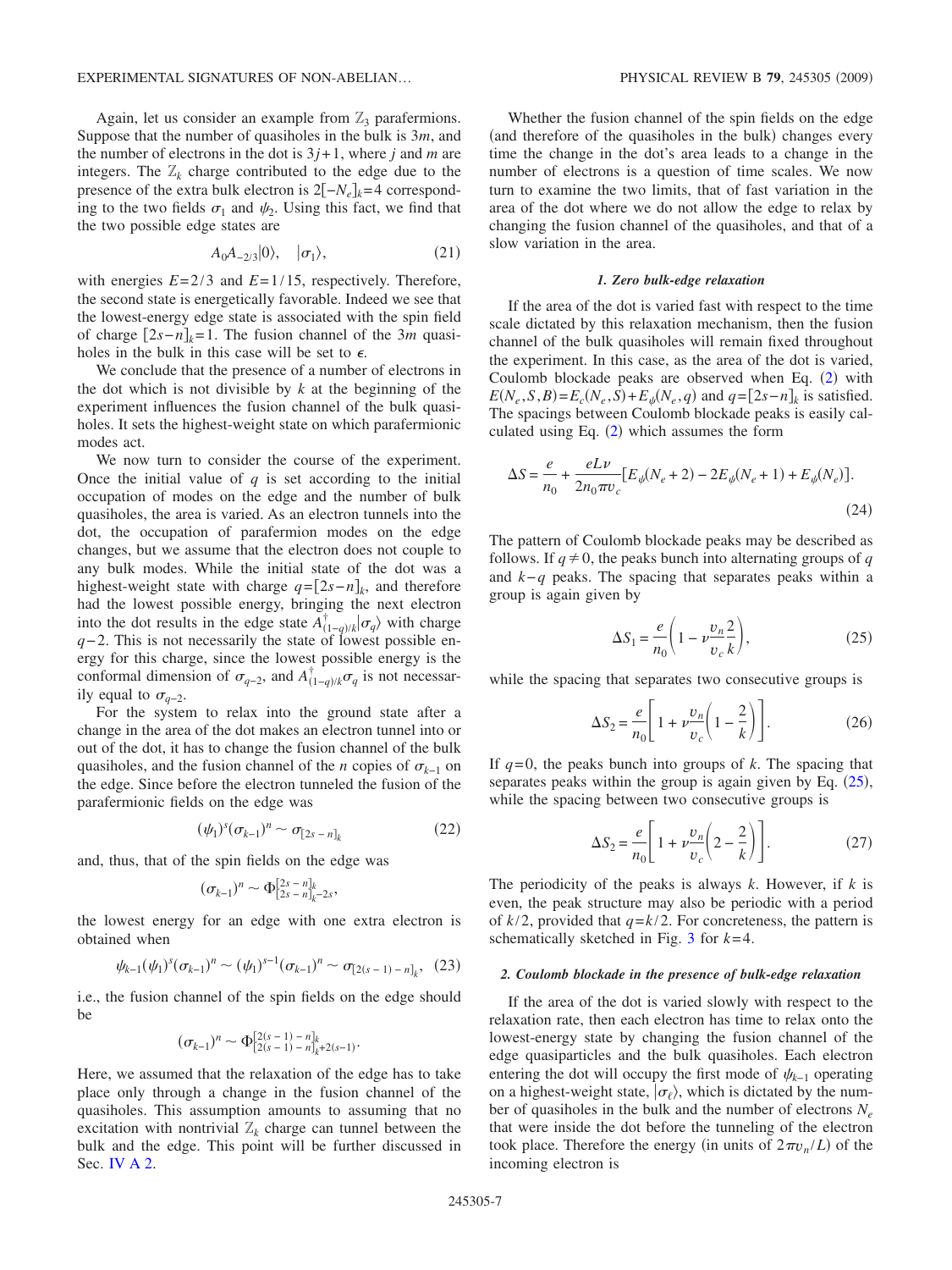<span id="page-8-0"></span>

FIG. 3. (Color online) Schematic picture of the Coulomb blockade peaks for the  $k=4$  RR state (we chose  $s=0$  for convenience). The total energy of the dot,  $E_c + E_{\psi}$  is plotted for every value of *n* and  $N_e$ . The parabolic shape of the energy curve is due to the form of the charging energy, and the shift of the bottom of these parabolas is given by  $E_{\psi}$ . Coulomb blockade peaks appear when two neighboring parabolas intersect.

$$
h_{\ell-2}^{\ell} = h_{\ell} + \frac{\ell - 1}{k}.
$$
 (28)

<span id="page-8-1"></span>The above expression is simply the conformal dimension of the field which is the result of the fusion product of the incoming parafermion field,  $\psi_{k-1}$ , and the spin field  $\sigma_{\ell}$  acting on the vacuum state. [Note that Eq.  $(28)$  $(28)$  $(28)$  is the correct expression for  $\ell > 1$ ; otherwise the restrictions in Eq. ([12](#page-5-4)) should be taken into account.] Now, by allowing the fusion channel of the bulk quasiholes to change, the energy of the edge state may be relaxed. Since the current  $\mathbb{Z}_k$  charge of the edge is  $\ell - 2$ , the fusion channel of the bulk quasihole is expected to change such that the energy of the edge is  $h_{\ell-2}$ . This means that the fusion product of the fields on the edge changes to  $\sigma_{\ell-2}$ .)

In order to calculate the spacings between Coulomb blockade peaks in this case, we use the form of Eq.  $(24)$  $(24)$  $(24)$ , with a slight modification:

<span id="page-8-2"></span>
$$
\Delta S = \frac{e}{n_0} + \frac{eL\nu}{2n_0 \pi \nu_c} [E_{\psi}(N_e + 2) - E_{\psi}(N_e + 1) - E'_{\psi}(N_e + 1) + E'_{\psi}(N_e)],
$$
\n(29)

where  $E_{\psi}(N_e)$  is the energy of the edge state of a dot containing  $N_e$  electrons before it has a chance to decay, and  $E'_{\psi}(N_e)$  is the energy of the edge after the decay. For a particular value of  $\ell > 2$ , these energies are given by

$$
E_{\psi}(N_e + 2) = \frac{2\pi v_n}{L} h_{\ell-4}^{\ell-2}, \quad E_{\psi}(N_e + 1) = \frac{2\pi v_n}{L} h_{\ell-2}^{\ell},
$$

$$
E'_{\psi}(N_e + 1) = \frac{2\pi v_n}{L} h_{\ell-2}^{\ell-2}, \quad E'_{\psi}(N_e) = \frac{2\pi v_n}{L} h_{\ell}^{\ell}.
$$
 (30)

Therefore the area spacing between two peaks is given again by Eq. ([25](#page-7-1)). However, if the initial charge of the edge was  $\ell = 1, 2$ , the spacing is given by Eq. ([26](#page-7-3)).

The pattern of peaks we predict will be as follows. Bunching of peaks will still be observed for all the RR states with  $k \geq 3$ . However, the dependence of the pattern on the number of quasiholes in the bulk vanishes. The periodicity of this structure depends on  $k$ : if  $k$  is even, the periodicity is  $k/2$ and the pattern is of groups of *k*/2 peaks, while for odd *k* the periodicity is *k*, and the pattern is of alternating groups of  $(k-1)/2$  and  $(k+1)/2$  peaks.<sup>[30](#page-17-25)</sup>

For the case  $k=2$ , we find that when inelastic bulk-edge relaxation is allowed, the Coulomb blockade pattern will be the same as for Abelian fractional quantum Hall states, with a constant spacing between peaks. This means that for slow variation in the area of the dot, the even-odd effect predicted in Ref. [6](#page-17-4) is smeared out. This smearing is a consequence of the parafermionic edge mode (which for  $k=2$  is a Majorana fermion mode) staying unpopulated throughout the experiment. Whenever the addition of an electron into the dot attempts to populate this mode by a fermion, the bulk-edge relaxation mechanism makes the fermion tunnel inelastically into the bulk, where its presence does not involve any energy cost. It is important to stress, as we discuss in greater detail in Sec. [VI,](#page-15-0) that this smearing takes place only when the bulk-edge coupling induces inelastic relaxation, and the energy of the tunneling electron is dissipated away from the electronic system.

For other RR states, a change in the fusion channel of the bulk quasiholes, and as a result, also of the fields on the edge, can be understood in terms of tunneling of neutral particles as well. In this context, neutral means having no  $\mathbb{Z}_k$ charge. The reason we allow for the bulk and the edge to exchange only particles with zero  $\mathbb{Z}_k$  charge in order to relax the energy of the edge is that fields that carry nontrivial  $\mathbb{Z}_k$ charge are always accompanied by a vertex operator that carries real electric charge. This physical assumption is required in order to keep the electron operator single valued with respect to all possible excitations in the system. An electric charge is not allowed to tunnel freely into the bulk due to charging energy considerations.

Some more intuition on this relaxation process may be gained from Fig. [4,](#page-9-1) where we plot the energy as a function of the area. This graph, similarly as the graph presented in Fig. [3,](#page-8-0) shows a set of parabolas representing the energy of the dot as a function of its area. However, this time, different parabolas for the same value of  $N_e$ , corresponding to two different fusion channels of the parafermion fields on the edge, may participate in the process. Switching between two such parabolas is done by exchanging a neutral particle between the edge and the bulk. Note that only the crossing points marked by a black dot are those that indicate the location of a Coulomb peak. Other crossing points, such as the one denoted by  $S_1$ , correspond to higher-order events we neglect, since both tunneling of an electron into the dot and relaxation take place simultaneously. Naturally, these processes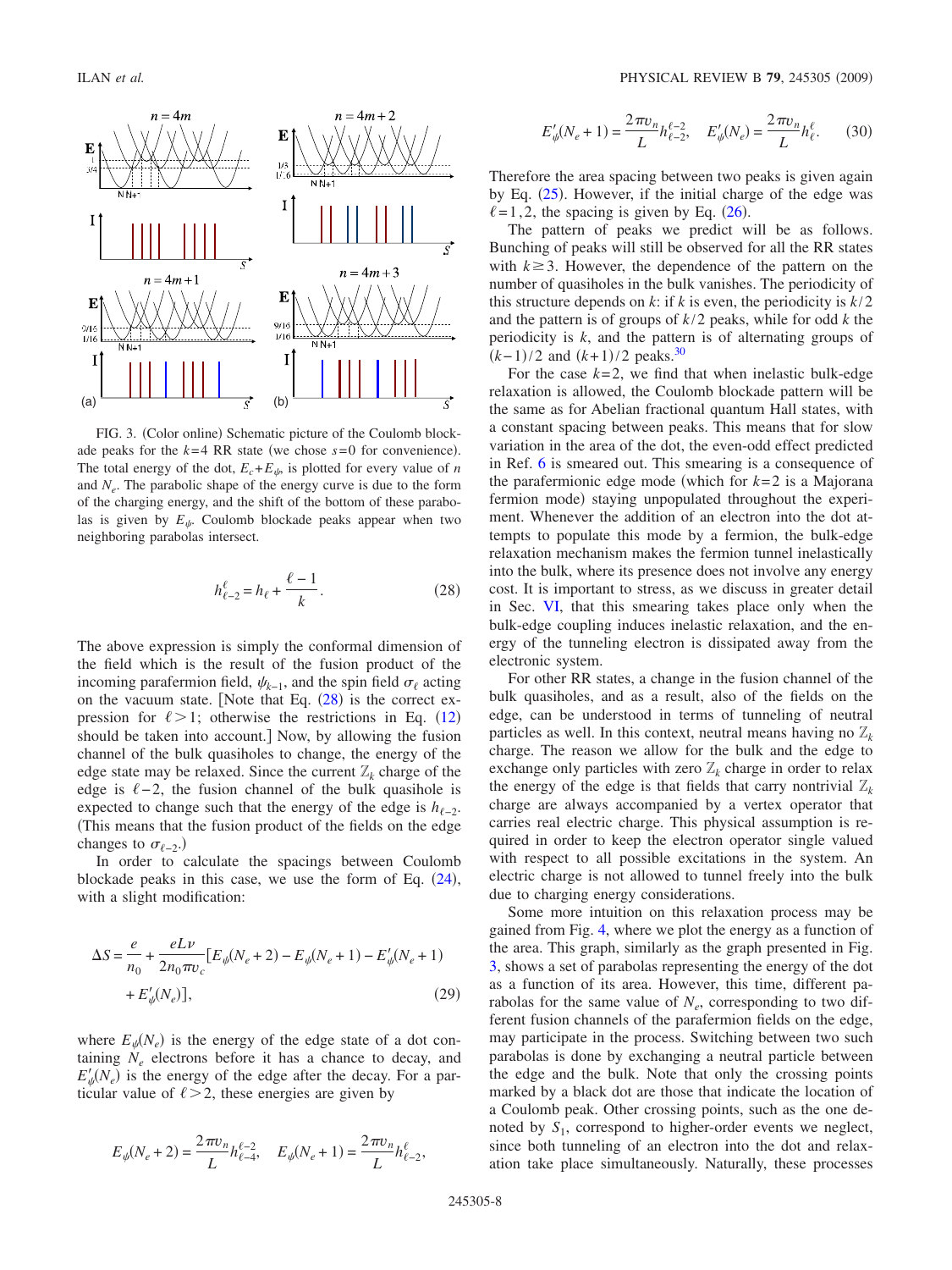<span id="page-9-1"></span>

FIG. 4. Schematic description of bulk-edge relaxation for the  $k=3$  RR state. Every parabola on this graph represents the charging energy as a function of the area of the dot for a given number of electrons in the dot. The shift at the bottom of these parabolas is the part of the energy of the edge contributed by the parafermions. The initial state of the edge in this example is the vacuum state. Crossing points between neighboring parabolas that correspond to electron-tunneling events are marked by a black dot. The thick black curve represents the energy of the edge for any given value of the area. Note that two parabolas centered around the same point correspond to the same number of electrons in the dot, but to different fusion channels of the bulk quasiholes. A decay between two parabolas is an exchange of an  $\epsilon$  field between the edge and the bulk. We do not allow decay processes that require the tunneling and the decay to occur simultaneously, as in the region between the crossing points marked above  $S_1$  and  $S_2$ .

are expected to occur on a longer time scale than relaxation alone, and are therefore at this point excluded from the discussion.

#### **V. NON-ABELIAN SPIN-SINGLET STATES**

<span id="page-9-0"></span>The non-Abelian spin-singlet (NASS) states at  $\nu = \frac{2k}{2k+3}$  are close analogs of the clustered (parafermion) states of Read and Rezayi.<sup>[8](#page-17-26)</sup> The main difference is the role of the electronspin degree of freedom: while the RR states describe spinpolarized electrons, the spin-singlet states describe unpolarized electrons which make up a state that is a singlet under the spin  $SU(2)$  symmetry. The quasiholes of smallest fractional charge  $(q = \frac{1}{2k+3})$  are spin-1/2 particles. For  $k > 1$  they carry non-Abelian statistics. In the same way that the RR states generalize the  $\nu = 1/3$  Laughlin state, the  $\nu = \frac{2k}{2k+3}$  spinsinglet states can be thought of as generalizations of the Abelian Halperin state at  $\nu = 2/5$ .

Clustering of electrons in spin-singlet states is rather different from and a bit more complicated than in the RR states. The RR state at  $\nu = k/(k+2)$  can be thought of as a quantum fluid made of clusters of  $k$  (spin-polarized) electrons. The formation of such clusters is mirrored quite clearly in the relation  $(\psi_1)^k$  ~ 1 satisfied by the fundamental parafermion  $\psi_1$ . The spin-singlet states are associated with more complicated parafermion theories, formally denoted as cated parafermion theories, formally denoted as

 $SU(3)_k / U(1)^2$ . There are now two fundamental parafermions  $\psi_1$  (associated to spin-up electrons) and  $\psi_2$  (spin down). The fusion rule  $(\psi_1 \psi_2)^k$  ~ 1 indicates that the smallest cluster with total spin zero is now composed of 2*k* electrons.

We will focus on the simplest example, which is the state with  $k=2$  with filling fraction  $\nu=4/7$ . The SU(3)<sub>2</sub>/U(1)<sup>2</sup> parafermion theory has central charge  $c = 6/5$ . The  $k = 2$  state is made up of clusters of four electrons rather than two, each cluster having total spin zero. The CFT describing this state employs fields that are products of free-boson vertex operators and parafermionic fields. There are now two fundamental bosons:  $\varphi_c$  corresponding to charge and  $\varphi_s$  giving the spin degrees of freedom. The parafermionic fields are again the source of the non-Abelian statistics of the quasiparticles.

For the  $SU(3)_2 / U(1)^2$  parafermionic theory, the parafermionic charge is a two-component vector, and each field in the theory is labeled by two vectors,  $\Phi_{\lambda}^{\Lambda} = \Phi_{(\lambda_1,\lambda_2)}^{(\Lambda_1,\Lambda_2)}$ . The identification rules for the fields in this case  $are<sup>12</sup>$ 

$$
\Phi_{(\lambda_1,\lambda_2)}^{(\Lambda_1,\Lambda_2)} \equiv \Phi_{(\lambda_1+\lambda_2-2)}^{(\Lambda_1,\Lambda_2)}, \quad \Phi_{(\lambda_1,\lambda_2)}^{(\Lambda_1,\Lambda_2)} \equiv \Phi_{(\lambda_1-2,\lambda_2+4)}^{(\Lambda_1,\Lambda_2)}, \n\Phi_{(\lambda_1,\lambda_2)}^{(\Lambda_1,\Lambda_2)} \equiv \Phi_{(\lambda_1+2,\lambda_2)}^{(2-\Lambda_1-\Lambda_2,\Lambda_2)}, \quad \Phi_{(\lambda_1,\lambda_2)}^{(\Lambda_1,\Lambda_2)} \equiv \Phi_{(\lambda_1,\lambda_2+2)}^{(\Lambda_1,2-\Lambda_1-\Lambda_2)}.
$$
\n(31)

Due to these identifications, the parafermion theory has eight fields, which we label in accordance with the notation of Ref. [12,](#page-17-7)

<span id="page-9-3"></span>
$$
1 = \Phi_{(0,0)}^{(0,0)}, \quad \psi_1 = \Phi_{(2,-1)}^{(0,0)}, \quad \psi_2 = \Phi_{(-1,2)}^{(0,0)}, \quad \psi_{12} = \Phi_{(1,1)}^{(0,0)},
$$

$$
\sigma_{\downarrow} = \Phi_{(2,-1)}^{(1,1)}, \quad \sigma_{\uparrow} = \Phi_{(-1,2)}^{(1,1)}, \quad \sigma_{3} = \Phi_{(1,1)}^{(1,1)}, \quad \rho = \Phi_{(0,0)}^{(1,1)}.
$$
(32)

These fields obey the fusion rules presented in Table [I.](#page-10-0) Their conformal dimensions are

$$
h_{\psi} = \frac{1}{2}, \quad h_{\sigma} = \frac{1}{10}, \quad h_{\rho} = \frac{3}{5}.
$$
 (33)

We write  $\vec{\varphi} = (\varphi_c, \varphi_s)$ , where  $\varphi_c$  and  $\varphi_s$  are bosonic fields. Using the notation

$$
\vec{\alpha}_{\uparrow} = \frac{1}{2} \left( \frac{1}{\sqrt{7}}, 1 \right), \quad \vec{\alpha}_{\downarrow} = \frac{1}{2} \left( \frac{1}{\sqrt{7}}, -1 \right), \quad \vec{\alpha}_{3} = \left( \frac{1}{\sqrt{7}}, 0 \right),
$$

the three quasihole operators are

$$
V_{qh}^{\uparrow} = \sigma_{\uparrow} e^{i\vec{\alpha}_{\uparrow} \cdot \vec{\varphi}}, \quad V_{qh}^{\downarrow} = \sigma_{\downarrow} e^{i\vec{\alpha}_{\downarrow} \cdot \vec{\varphi}}, \quad V_{qh}^{0} = \sigma_{3} e^{i\vec{\alpha}_{3} \cdot \vec{\varphi}}, \quad (34)
$$

<span id="page-9-2"></span>corresponding to a spin-up quasihole with charge of 1/7, a spin-down quasihole with charge of 1/7, and a spinless quasihole with charge of 2/7, respectively. The operators creating the two types of spinful electrons in the system are

$$
V_{el}^{\dagger} = \psi_1 e^{i(\sqrt{7/4}\varphi_c + 1/2\varphi_s)}, \quad V_{el}^{\dagger} = \psi_2 e^{i(\sqrt{7/4}\varphi_c - 1/2\varphi_s)}. \quad (35)
$$

Given this form of the electron operators, it is evident from the fusion rules that it takes four electrons to create a cluster with zero spin, since  $\psi_1 \times \psi_2 \neq 1$ .

#### **A. Coulomb blockade regime**

As we have mentioned above, the field theory describing the dynamical edge modes of the spin-singlet state at  $\nu$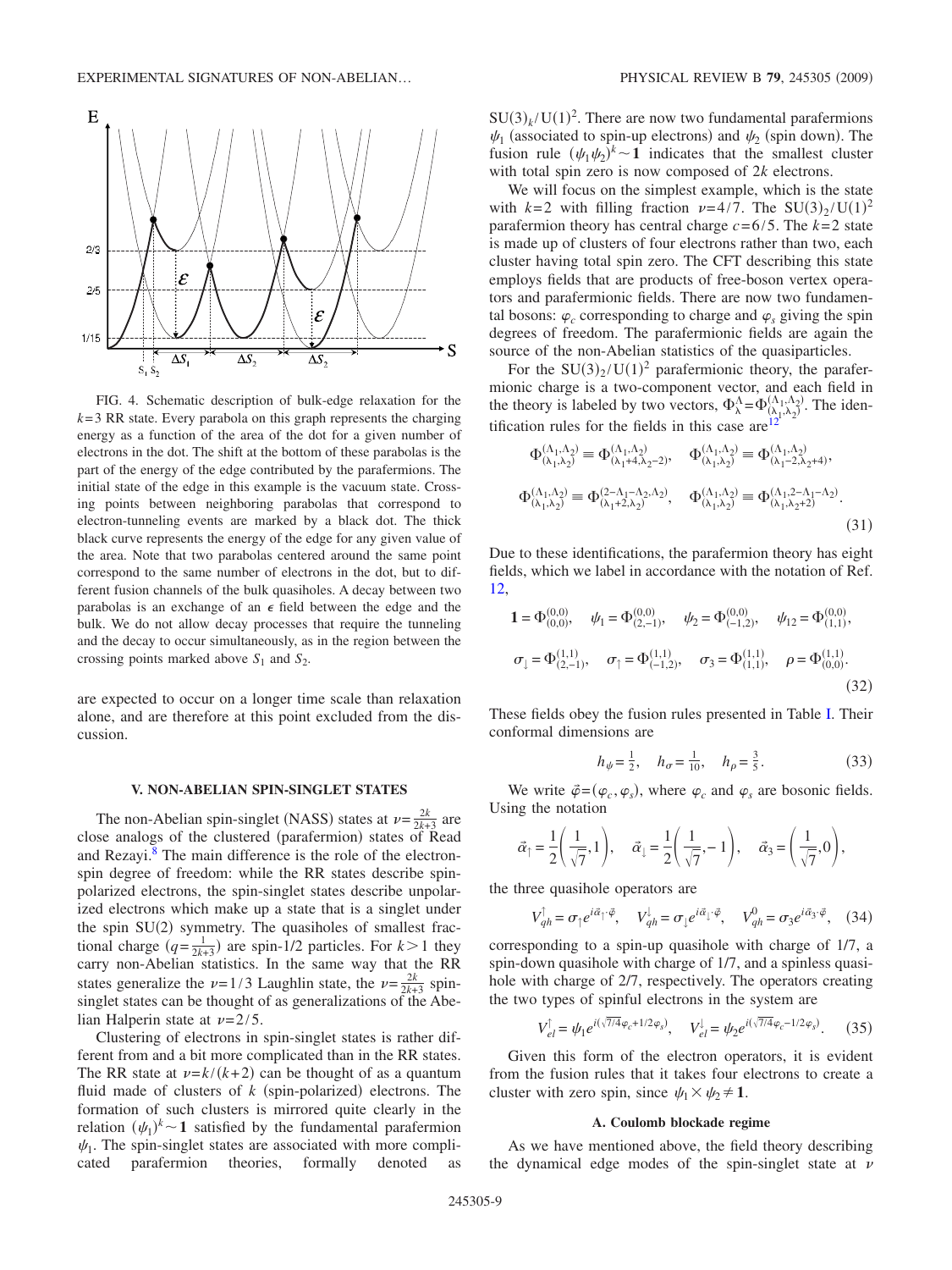<span id="page-10-0"></span>

| $\times$              | $\sigma_{\uparrow}$        | $\sigma_{\perp}$           | $\sigma_3$             | $\rho$               | $\psi_1$    | $\psi_2$ | $\psi_{12}$ |
|-----------------------|----------------------------|----------------------------|------------------------|----------------------|-------------|----------|-------------|
| $\sigma_{\uparrow}$   | $1+\rho$                   |                            |                        |                      |             |          |             |
| $\sigma_{\downarrow}$ | $\psi_{12} + \sigma_3$     | $1+\rho$                   |                        |                      |             |          |             |
| $\sigma_3$            | $\psi_1 + \sigma_1$        | $\psi_2 + \sigma_\uparrow$ | $1+\rho$               |                      |             |          |             |
| $\rho$                | $\psi_2 + \sigma_\uparrow$ | $\psi_1 + \sigma_1$        | $\psi_{12} + \sigma_3$ | $1+\rho$             |             |          |             |
| $\psi_1$              | $\sigma_3$                 | $\rho$                     | $\sigma_{\uparrow}$    | $\sigma_{\parallel}$ |             |          |             |
| $\psi_2$              | $\rho$                     | $\sigma_3$                 | $\sigma_{\parallel}$   | $\sigma_{\uparrow}$  | $\psi_{12}$ |          |             |
| $\psi_{12}$           | $\sigma_{\parallel}$       | $\sigma_{\uparrow}$        | $\rho$                 | $\sigma_3$           | $\psi_2$    | $\psi_1$ |             |

TABLE I. Fusion rules of the parafermion and spin fields associated to the parafermion theory  $SU(3)_2/[U(1)]^2$ .

 $= 4/7$  is a sum of three theories: two free chiral bosons and a parafermionic field theory. The spectrum of the edge is therefore also made of three contributions,

$$
E = E_c + E_s + E_{\psi},\tag{36}
$$

where  $E_c$  labels the contribution of the charge boson  $\varphi_c$ ,  $E_s$ labels the contribution of the spin boson  $\varphi_s$ , and  $E_{\mu}$  is the contribution from the parafermionic theory. The contribution to the spectrum of the edge coming from the parafermions is again calculated by constructing the Hilbert space of parafermionic states, the set of highest-weight states on which creation modes of the parafermions  $\psi_1$  and  $\psi_2$  operate.

The mode expansion of the parafermion  $\psi_{\alpha} \equiv \Phi_{(\alpha_1,\alpha_2)}^{(0,0)}$  is given by

$$
\psi_{\alpha} = \sum_{m} z^{-m-1/2} \psi_m^{(\alpha)},\tag{37}
$$

where the mode indices *m* may be integer or half integer, depending on boundary conditions of the parafermion set by the field on which these parafermions act. For example, when acting on the vacuum state,  $m \in \mathbb{Z} + 1/2$ , since the parafermion should obey periodic boundary conditions. When acting on any other field,  $\Phi_{\lambda}^{\Lambda}$ , the boundary conditions can easily be determined using the OPE between the two fields.

The charging energy as a function of the number of electrons in the dot may be found using the same considerations that were explained in Sec. [II.](#page-2-0) It is given by Eq.  $(3)$  $(3)$  $(3)$ . The energy cost associated with creating nonzero spin inside the dot will, by analogy, have the form

$$
E_s = \frac{v_s}{4\pi} \int (\partial_x \varphi_s)^2 dx = \frac{\pi v_s}{4L} N_s^2,
$$
 (38)

<span id="page-10-1"></span>with  $N_s$  being the net number of unpaired spins on the edge.

We assume that the region outside the dot, the leads from which electrons tunnel into and out of the dot, contains electrons of both spins, and that both spins are equally available, such that finding the lowest-energy state of *j* parafermions on the edge is not constrained by availability of a certain type of spin. Since the ground state of the dot is a spin singlet, breaking "spin neutrality" must cost a certain amount of energy, and this energy cost given by Eq.  $(38)$  $(38)$  $(38)$  will influence the order in which electrons enter the dot.

Using the same argument we used in Sec. [IV A,](#page-5-5) we now turn to construct the lowest-lying energy states of the parafermion theory. This time, however, we must take into account the spin of the incoming electron in order to determine the order in which the parafermion modes are applied to the highest-weight state. While the charging energy is unavoidable, the other two components of the energy may compete with each other. We now turn to evaluate a particular example in order to demonstrate the effect of this competition.

We start from the case when the bulk of the dot does not include any quasiholes  $(n=0)$ . The fusion rules and the requirement that the ground state of the dot is a spin singlet imply that the electrons cluster into groups of four. If the total number of electrons in the dot is not divisible by 4, the remainder accumulates at the edge, occupying charge, spin, and parafermionic modes. The parafermionic state of the edge is then obtained by applying *j* parafermion operators to the vacuum, with  $0 \le j \le 3$ . For simplicity, we start from a situation where the initial number of spin-up electrons,  $N_{\uparrow}^{0}$ , is equal to the number of spin-down electrons,  $N_{\perp}^{0}$ , which is even. Therefore the highest-weight state of the edge theory is 0, the vacuum state, and the initial number of occupied edge modes is zero.

The first electron to tunnel into the dot will create nonzero total spin inside it. Since the energy cost involved, *Es*  $=\pi v_s/4L$ , cannot be avoided and is the same for both types of spins, we choose without loss of generality that this electron is a spin-up electron. The modes *m* of the parafermion part of the electron operator,  $\psi_1$ , will be half integer. Therefore the state with one occupied parafermion mode is

$$
\psi_{-1/2}^{(1)}|0\rangle, \tag{39}
$$

and the corresponding energy is  $E_{\psi} = 1/2(2\pi v_n/L)$ .

We now estimate the energy cost for the tunneling of the second electron assuming that the first one was a spin-up electron  $(\psi_1)$ . If the second electron is a spin-up electron, we will again need to pay energy for increasing the total spin of the system. The boundary conditions on the  $\psi_1$  field are periodic. Therefore the parafermionic edge state will be

$$
\psi_{1/2}^{(1)}\psi_{-1/2}^{(1)}|0\rangle,\tag{40}
$$

with  $E_{\psi} = 0$  and  $E_s = 4(\pi v_s/4L)$ .

On the other hand, if the second electron is a spin-down electron, the spin of the system will be reduced back to zero. This way, the energetic cost associated with spin polarization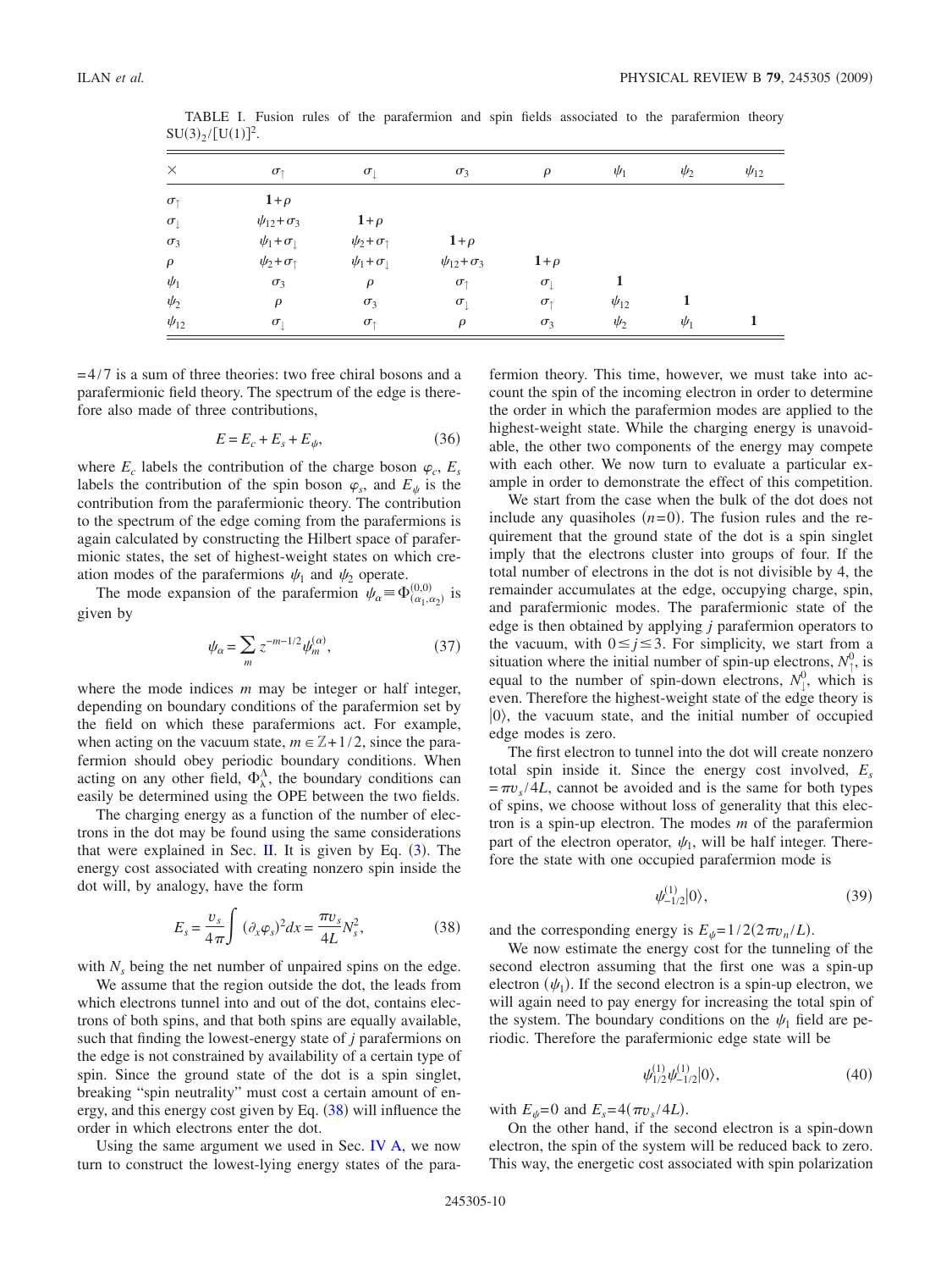is avoided. The boundary conditions on the  $\psi_2$  field are antiperiodic, since  $\psi_1 \cdot \psi_2 \sim z^{-1/2} \psi_{12}$ . Therefore the state will be

$$
\psi_0^{(2)}\psi_{-1/2}^{(1)}|0\rangle,\t\t(41)
$$

with  $E_{\psi} = 1/2(2\pi v_n / L)$ , and the energy due to spin is  $E_s = 0$ .

Comparing the two scenarios in which two electrons tunneled into the edge of the system, we find that in order to determine which state has lower energy we must consider the ratio between  $v_n$  and  $v_s$ . Bringing in a spin-down electron as the second electron is an energetically favorable process as long as  $v_n/v_s < 1$ , while when  $v_n/v_s > 1$ , the lowest energy will correspond to a state of two electrons with the same spin.

If  $v_n/v_s < 1$ , then the state of three electrons on the edge must correspond to

$$
\psi_0^{(1)} \psi_0^{(2)} \psi_{-1/2}^{(1)} |0\rangle, \tag{42}
$$

with  $E_{\psi} = 1/2(2\pi v_n/L)$  and  $E_s = (\pi v_s/4L)$ . Finally, the fourth electron entering the dot will have spin down, setting the total spin of the dot back to zero. The parafermion state of four parafermions is identified with the vacuum state.

Since the lowest energy of a state with *j* parafermions is always given by the conformal dimension of the field which is the result of the fusion product of all the parafermions, the tunneling sequences can intuitively be described using a simple diagram. The sequence corresponding to the case  $v_n/v_s$  > 1 can be represented diagrammatically as

$$
\begin{array}{c}\n\psi_1 & \psi_1 & \psi_2 & \psi_2 \\
1 \rightarrow \psi_1 \rightarrow 1 \rightarrow \psi_2 \rightarrow 1.\n\end{array} \tag{43}
$$

The parafermion above the arrow in the diagram is the parafermion added to the edge state, and the field at the tip of an arrow is the result of the fusion product of the field at the beginning of the arrow with that parafermion. The energies are given by

$$
E_0 = E_c(N_e),
$$
  
\n
$$
E_1 = E_c(N_e + 1) + \frac{\pi v_n}{L} + \frac{\pi v_s}{4L},
$$
  
\n
$$
E_2 = E_c(N_e + 2) + \frac{\pi v_s}{L},
$$
  
\n
$$
E_3 = E_c(N_e + 3) + \frac{\pi v_n}{L} + \frac{\pi v_s}{4L}.
$$
 (44)

The sequences corresponding to the case  $v_n/v_s < 1$  are either

$$
\begin{array}{ll}\n\psi_1 & \psi_2 & \psi_1 & \psi_2 \\
1 \rightarrow \psi_1 \rightarrow \psi_{12} \rightarrow \psi_2 \rightarrow 1,\n\end{array} \tag{45}
$$

or alternatively

$$
\begin{array}{ccc}\n\psi_1 & \psi_2 & \psi_2 & \psi_1 \\
1 \rightarrow \psi_1 \rightarrow \psi_{12} \rightarrow \psi_1 \rightarrow 1.\n\end{array} \tag{46}
$$

This time the energies are given by

$$
E_0 = E_c(N_e),
$$
  
\n
$$
E_1 = E_c(N_e + 1) + \frac{\pi v_n}{L} + \frac{\pi v_s}{4L},
$$
  
\n
$$
E_2 = E_c(N_e + 2) + \frac{\pi v_n}{L},
$$
  
\n
$$
E_3 = E_c(N_e + 3) + \frac{\pi v_n}{L} + \frac{\pi v_s}{4L}.
$$
\n(47)

Of course, interchanging  $\psi_1$  with  $\psi_2$  in these diagrams leaves the energies at each stage completely invariant.

Using Eqs.  $(3)$  $(3)$  $(3)$  and  $(2)$  $(2)$  $(2)$ , we may find the area, which appears in the expression for the charging energy, for which transport through the dot is allowed. Then we may calculate the area spacing between peaks. We find that the two sequences above correspond to two different Coulomb peak structures. The first sequence corresponds to

<span id="page-11-0"></span>
$$
\Delta S_1 = \frac{e}{n_0} \left( 1 + \nu \frac{v_s}{4v_c} - \nu \frac{v_n}{v_c} \right),
$$
  
\n
$$
\Delta S_2 = \frac{e}{n_0} \left( 1 - 3 \nu \frac{v_s}{4v_c} + \nu \frac{v_n}{v_c} \right),
$$
  
\n
$$
\Delta S_3 = \frac{e}{n_0} \left( 1 + \nu \frac{v_s}{4v_c} - \nu \frac{v_n}{v_c} \right),
$$
  
\n
$$
\Delta S_4 = \frac{e}{n_0} \left( 1 + \nu \frac{v_s}{4v_c} + \nu \frac{v_n}{v_c} \right),
$$
\n(48)

while the second sequence corresponds to

$$
\Delta S_1 = \frac{e}{n_0} \left( 1 - \nu \frac{v_s}{4v_c} - \frac{1}{2} \nu \frac{v_n}{v_c} \right),
$$
  

$$
\Delta S_2 = \frac{e}{n_0} \left( 1 + \nu \frac{v_s}{4v_c} \right),
$$
  

$$
\Delta S_3 = \frac{e}{n_0} \left( 1 - \nu \frac{v_s}{4v_c} - \frac{1}{2} \nu \frac{v_n}{v_c} \right),
$$
  

$$
\Delta S_4 = \frac{e}{n_0} \left( 1 + \nu \frac{v_s}{4v_c} + \nu \frac{v_n}{v_c} \right).
$$
(49)

These spacings repeat themselves as the area is varied. It is obvious that they fluctuate around the value anticipated to occur for the Abelian states, just as in the case of the RR series.

It is instructive to compare the  $k=2$  spin-singlet state to the  $k=2$  RR state (aka the Moore-Read state). While both states can be obtained as maximal density zero-energy eigen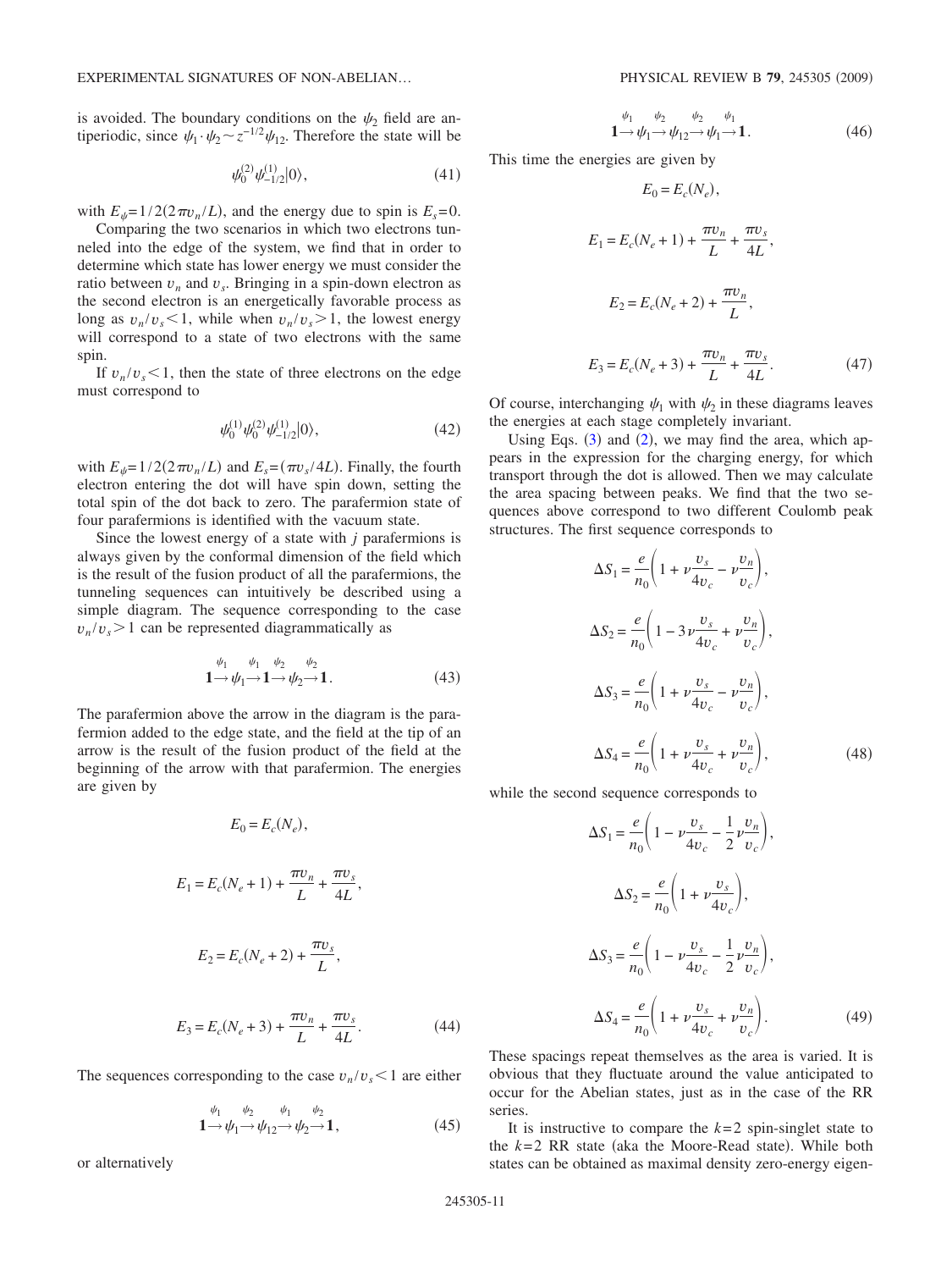state of the same "pairing" Hamiltonian, $31$  the periodicity in the Coulomb blockade peak structure is different. For the Moore-Read the maximal periodicity is 2, while for the spinsinglet state we find a periodicity of 4, in agreement with the physical picture where the state is built up from clusters having four electrons each.

When  $n$  is nonzero, the requirement for spin neutrality leads to  $N_1 + n_1 = N_1 + n_1$ , where  $n_{\uparrow(\downarrow)}$  denotes the number of spin-up  $(-down)$  quasiholes and  $N_{\uparrow(\downarrow)}$  denotes the number of spin-up (-down) electrons. By the same considerations applied for the RR states, the fusion channel of the bulk quasiholes directly influences the fusion channel of the spin fields on the edge, thus determining the highest-weight state on which the modes of the parafermions act. Also, these fusion channels at the beginning of the experiment are fixed such that the edge has the lowest possible energy.

Looking at the fusion rules (Table [I](#page-10-0)), we find that the fusion channel of the bulk quasiholes will be the same as the fusion channel of the spin fields on the edge. Having an initial number of spin-up electrons on the edge, given by  $[N_1]_2$ , or spin-down electrons, given by  $[N_1]_2$ , will influence both fusion channels.

Let us consider an example for concreteness. Suppose that the possible fusion channels of quasiholes in the bulk are  $\psi_2 + \sigma_\uparrow$ . If  $[N_\uparrow]_2 = [N_\downarrow]_2 = 0$ , the requirement that the edge has the lowest possible energy fixes the fusion channel of the edge to be  $\sigma_{\uparrow}$ , since it has a lower conformal dimension. However, if this is not the case, the fusion channel of the bulk quasiholes may be  $\psi_2$ , such that the edge is in the vacuum state. This may occur when  $[N_1]_2 = 0$  but  $[N_\perp]_2 = 1$ .

In general, there are four possible highest-weight states on the edge:  $|0\rangle$ ,  $|\sigma_{\uparrow}\rangle$ ,  $|\sigma_{\uparrow}\rangle$ , and  $|\sigma_{\uparrow}\rangle$ , and it is difficult to predict how they correspond to the exact number of quasiholes in the dot, and to the initial number of electrons on the edge, as we have done for the RR states. This is true mostly because there may also be quasiholes of zero spin in the bulk which do not contribute to the total spin, but may change the possible fusion channel of the bulk (and therefore the one of the edge). Consequently, we study tunneling of electrons into an edge characterized by each of these highest-weight states, knowing that initially the total spin of the dot was zero, and applying the same logic we applied for the vacuum state above. The results are summarized in Table [II.](#page-13-0)

If the system is allowed to relax into its ground state after each tunneling event of an electron into the dot, i.e., the fusion channel of the bulk quasiholes is allowed to change when the new electron is added, the sequences appearing in Table [II](#page-13-0) will change whenever one of the fields in the chain is not a primary field. Noting that, we realize that the sequences that may change are the ones starting with the identity field, and the second sequence constructed from the primary field  $|\sigma_3\rangle$ , appearing last on Table [II.](#page-13-0) When drawing the new sequences we will denote a decay to a lower-energy state (switching to a field with the same charge, but with lower conformal dimension) by a dashed arrow.

Let us see how this generalization applies to the sequences that formally started with the identity operator. We therefore start with the case where the fusion channel of the bulk quasiholes is such that the initial state of the edge is either 1 or  $\rho$ , and may switch between these two in order to minimize the energy. This switching is again done via the exchange of a neutral particle, as we discussed at the end of Sec. [IV A.](#page-5-5) In this case, the neutral particle is  $\rho$ . Before any electron tunneling occurs, the state of the edge will be the vacuum state, and therefore our sequence begins with the identity field again. It will be, for example,

$$
\begin{array}{ccc}\n\psi_1 & \psi_2 & \psi_1 & \psi_2 \\
\mathbf{1} \rightarrow \psi_1 \rightarrow \mathbf{0} & \rightarrow \mathbf{0} & \rightarrow \mathbf{0} & \rightarrow \mathbf{0} & \rightarrow \mathbf{1}\n\end{array} \tag{50}
$$

<span id="page-12-0"></span>for the limit in which the spin energy is the dominant energy  $(v_n/v_s < 1)$ . The energy cost for each of the tunneling electrons and the energy of the edge after relaxation takes place are again easily calculated using the conformal dimension of the parafermionic fields as well as Eqs.  $(3)$  $(3)$  $(3)$  and  $(38)$  $(38)$  $(38)$ . Other orderings of  $\psi_1$  and  $\psi_2$  that minimize the spin energy will yield the same set of energies. Plugging these into Eq.  $(29)$  $(29)$  $(29)$ , we then find that the set of spacings between peaks changes from the one appearing in Eq.  $(48)$  $(48)$  $(48)$  to the following set:

<span id="page-12-1"></span>
$$
\Delta S_1 = \frac{e}{n_0} \left( 1 + \nu \frac{v_s}{4v_c} \right),
$$
  
\n
$$
\Delta S_2 = \frac{e}{n_0} \left( 1 - \nu \frac{v_s}{4v_c} + \frac{1}{2} \nu \frac{v_n}{v_c} \right),
$$
  
\n
$$
\Delta S_3 = \frac{e}{n_0} \left( 1 + \nu \frac{v_s}{4v_c} \right),
$$
  
\n
$$
\Delta S_4 = \frac{e}{n_0} \left( 1 - \nu \frac{v_s}{4v_c} - \frac{1}{2} \nu \frac{v_n}{v_c} \right),
$$
\n(51)

which is slightly different but again corresponds to a periodicity of 4 for the Coulomb blockade structure.

In the opposite limit where the energy associated with the spin excitation is smaller, the sequence of fields will be

$$
\begin{array}{ccc}\n\psi_1 & \psi_2 & \psi_1 & \psi_2 & \psi_1 & \psi_1 \\
1 \rightarrow \psi_1 \rightarrow \sigma_1 \rightarrow \sigma_3 \rightarrow \sigma_1 \rightarrow \sigma_3 \rightarrow \sigma_1 \rightarrow \sigma_3 \rightarrow \sigma_1 \rightarrow \sigma_3 \cdots,\n\end{array}
$$
\n(52)

and so on. The above sequence shows that after the first electron tunnels into the dot, the sequence turns out to be the same as if the highest-weight state of the dot was  $|\sigma_3\rangle$ , and therefore the spacings will be the same as for that case (see Table [II](#page-13-0)).

When the fusion channel of the bulk quasiholes is such that the initial state of the edge is  $\sigma_3$ , and the spin energy is the dominant one, the sequence of fields generalizes to

$$
\begin{array}{c}\n\psi_1 & \psi_2 & \psi_1 \\
\sigma_3 \rightarrow \sigma_\uparrow \rightarrow \rho \rightarrow \rightarrow 1 \rightarrow \psi_1 \rightarrow \sigma_\downarrow \rightarrow \sigma_3.\n\end{array} \tag{53}
$$

Note that this sequence is identical to sequence  $(50)$  $(50)$  $(50)$ , and following from it is the same set of spacings given in Eq.  $(51).$  $(51).$  $(51).$ 

In conclusion, we have found that depending on the highest-weight state of the edge, the periodicity of the Coulomb blockade peak pattern will be either 4 or 2. Also, in contrast with the result we obtained for the  $k=2$  RR state, where the time scale on which the area is varied strongly influenced the periodicity, we find that for the state at  $\nu$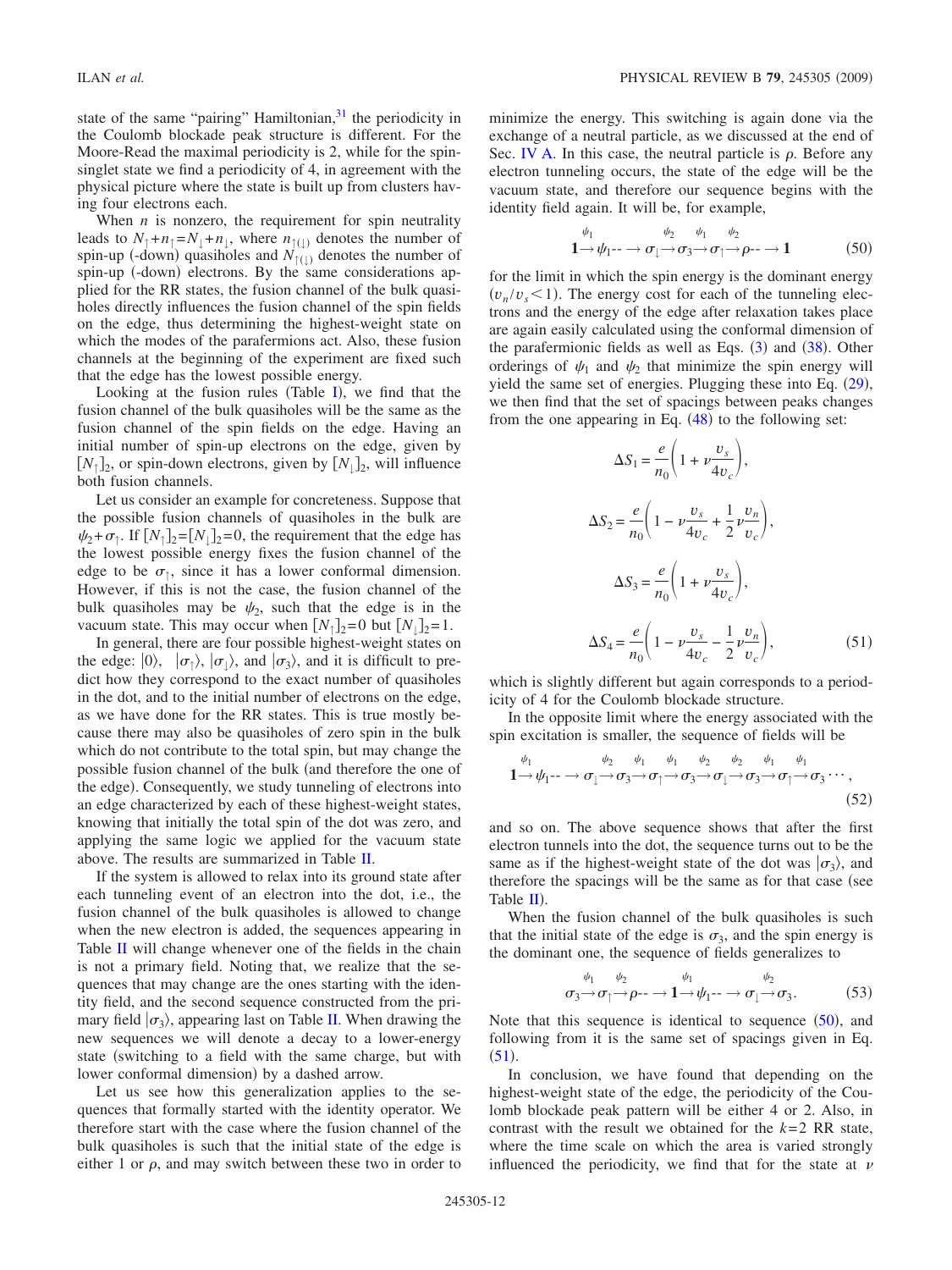<span id="page-13-0"></span>TABLE II. Tunneling sequence for charge transport through a quantum dot in the  $\nu=4/7$  non-Abelian spin-singlet quantum Hall state. In case that the highest-weight state is  $|0\rangle$ , replacing  $\psi_1$  with  $\psi_2$  and vice versa everywhere in the sequence yields the same set of energies.

| Highest-weight state Tunneling sequence |                                                                                                                                                     | Energy spectrum                                                                                                                                                                                      | Spacings                                                                                                                                     | Periodicity |
|-----------------------------------------|-----------------------------------------------------------------------------------------------------------------------------------------------------|------------------------------------------------------------------------------------------------------------------------------------------------------------------------------------------------------|----------------------------------------------------------------------------------------------------------------------------------------------|-------------|
| $ 0\rangle$                             | For $v_n/v_s > 1$                                                                                                                                   | $E_0=E_c(N_e)$                                                                                                                                                                                       | $\Delta S_1 = \frac{e}{n_e} (1 + \nu \frac{v_s}{4n_e} - \nu \frac{v_n}{n_e})$                                                                | 4           |
|                                         | $\psi_1$ $\psi_1$<br>$1 \rightarrow \psi_1 \rightarrow 1$                                                                                           | $E_1 = E_c(N_e+1) + \frac{\pi v_n}{L} + \frac{\pi v_s}{4L}$ $\Delta S_2 = \frac{e}{n_e}(1 - \frac{3}{4}\nu \frac{v_s}{L} + \nu \frac{v_n}{L})$                                                       |                                                                                                                                              |             |
|                                         | $\psi_2$ $\psi_2$<br>$\rightarrow \nu \rightarrow 1$                                                                                                | $E_2 = E_c(N_e + 2) + \frac{\pi v_s}{l}$                                                                                                                                                             | $\Delta S_3 = \frac{e}{n_2} (1 + \nu \frac{v_s}{4n} - \nu \frac{v_n}{n})$                                                                    |             |
|                                         |                                                                                                                                                     | $E_3 = E_c(N_e+3) + \frac{\pi v_n}{I} + \frac{\pi v_s}{4I}$                                                                                                                                          | $\Delta S_1 = \frac{e}{n_0} (1 + v \frac{v_s}{4n} + v \frac{v_n}{n})$                                                                        |             |
|                                         | For $v_n/v_s < 1$<br>$\psi_1$ $\psi_2$                                                                                                              | $E_0 = E_c(N_e)$                                                                                                                                                                                     | $\Delta S_1 = \frac{e}{n_0} \left( 1 - \nu \frac{v_s}{4v_s} - \frac{1}{2} \nu \frac{v_n}{v_s} \right)$                                       | 4           |
|                                         | $1 \rightarrow \psi_1 \rightarrow \psi_1$                                                                                                           | $E_1 = E_c(N_e+1) + \frac{\pi v_n}{L} + \frac{\pi v_s}{4L}$                                                                                                                                          | $\Delta S_2 = \frac{e}{n_0}(1 + \nu \frac{v_s}{4n})$                                                                                         |             |
|                                         | $\psi_{1(2)}$ $\psi_{2(1)}$<br>$\rightarrow$ $\psi_{2(1)}$ $\rightarrow$ 1                                                                          | $E_2 = E_c(N_e + 2) + \frac{\pi v_n}{l}$                                                                                                                                                             | $\Delta S_3 = \frac{e}{n_0} (1 - \nu \frac{v_s}{4n} - \frac{1}{2} \nu \frac{v_n}{n})$                                                        |             |
|                                         |                                                                                                                                                     | $E_3 = E_c(N_e+3) + \frac{\pi v_n}{L} + \frac{\pi v_s}{4L}$ $\Delta S_4 = \frac{e}{n_o}(1 + \nu \frac{v_s}{4v_s} + \nu \frac{v_n}{v_s})$                                                             |                                                                                                                                              |             |
| $ \sigma_{\uparrow}\rangle$             | $\psi_1$ $\psi_2$<br>$\sigma_{\uparrow} \rightarrow \sigma_{3} \rightarrow \sigma_{\downarrow}$                                                     | $E_0 = E_c(N_e) + \frac{1}{10} \frac{2\pi v_n}{l}$ $\Delta S_1 = \Delta S_3 = \frac{e}{n_0} (1 - v \frac{v_s}{4n})$                                                                                  |                                                                                                                                              | 2           |
|                                         | $\psi_2$ $\psi_1$<br>$\rightarrow \sigma_3 \rightarrow \sigma_\uparrow$                                                                             | $E_1 = E_c(N_e+1) + \frac{1}{10}\frac{2\pi v_n}{I} + \frac{\pi v_s}{4I}$ $\Delta S_2 = \Delta S_4 = \frac{e}{n_0}(1 + \nu \frac{v_s}{4v_s})$                                                         |                                                                                                                                              |             |
|                                         |                                                                                                                                                     | $E_2 = E_c(N_e+2) + \frac{1}{10} \frac{2\pi v_n}{I}$                                                                                                                                                 |                                                                                                                                              |             |
|                                         |                                                                                                                                                     | $E_3 = E_c(N_e+3) + \frac{1}{10}\frac{2\pi v_n}{I} + \frac{\pi v_s}{4I}$                                                                                                                             |                                                                                                                                              |             |
| $\ket{\sigma_{\perp}}$                  | $\psi_2$<br>$\psi_1$<br>$\sigma_1 \rightarrow \sigma_3 \rightarrow \sigma_1$<br>$\psi_2$<br>$\psi_1$<br>$\rightarrow \sigma_3 \rightarrow \sigma_1$ | The same as above                                                                                                                                                                                    | The same as above                                                                                                                            | 2           |
| $ \sigma_3\rangle$                      | For $v_n/v_s > 1$                                                                                                                                   | $E_0 = E_c(N_e) + \frac{1}{10} \frac{2\pi v_n}{I}$                                                                                                                                                   | $\Delta S_1 = \frac{e}{n_0} (1 + \nu \frac{v_s}{4v_s})$                                                                                      | 4           |
|                                         | $\psi_1$ $\psi_1$                                                                                                                                   | $\sigma_3 \rightarrow \sigma_\uparrow \rightarrow \sigma_3$ $E_1 = E_c(N_e+1) + \frac{1}{10} \frac{2\pi v_n}{I} + \frac{\pi v_s}{4I}$                                                                | $\Delta S_2 = \frac{e}{n_0} (1 - \frac{3}{4} \nu \frac{v_s}{v_s})$                                                                           |             |
|                                         | $\psi_2$<br>$\psi_2$<br>$\rightarrow \sigma_1 \rightarrow \sigma_3$                                                                                 | $E_2 = E_c(N_e+2) + \frac{1}{10}\frac{2\pi v_n}{L} + \frac{\pi v_s}{L}$ $\Delta S_3 = \frac{e}{n_e}(1 + v\frac{v_s}{4v})$                                                                            |                                                                                                                                              |             |
|                                         |                                                                                                                                                     | $E_3 = E_c(N_e+3) + \frac{1}{10}\frac{2\pi v_n}{L} + \frac{\pi v_s}{4L}$ $\Delta S_4 = \frac{e}{n_0}(1 + v\frac{v_s}{4v_s})$                                                                         |                                                                                                                                              |             |
|                                         | For $v_n/v_s < 1$                                                                                                                                   |                                                                                                                                                                                                      | $E_0 = E_c(N_e) + \frac{1}{10} \frac{2\pi v_n}{L}$ $\Delta S_1 = \frac{e}{n_o} (1 - \nu \frac{v_s}{4v_c} + \frac{1}{2} \nu \frac{v_n}{v_c})$ | 4           |
|                                         | $\psi_1$ $\psi_2$                                                                                                                                   | $\sigma_3 \rightarrow \sigma_1 \rightarrow \rho$ $E_1 = E_c(N_e+1) + \frac{1}{10} \frac{2\pi v_n}{L} + \frac{\pi v_s}{4L}$ $\Delta S_2 = \frac{e}{n_0} (1 + v \frac{v_s}{4v_s} - v \frac{v_n}{v_s})$ |                                                                                                                                              |             |
|                                         | $\psi_1$<br>$\psi_2$<br>$\rightarrow \sigma_1 \rightarrow \sigma_3$                                                                                 | $E_2 = E_c(N_e+2) + \frac{3}{5} \frac{2\pi v_n}{I}$ $\Delta S_3 = \frac{e}{n_o} (1 - v \frac{v_s}{4v_s} + \frac{1}{2} v \frac{v_n}{v_s})$                                                            |                                                                                                                                              |             |
|                                         |                                                                                                                                                     | $E_3 = E_c(N_e+3) + \frac{1}{10} \frac{2\pi v_n}{L} + \frac{\pi v_s}{4L}$ $\Delta S_4 = \frac{e}{n_0} (1 + \nu \frac{v_s}{4v_s})$                                                                    |                                                                                                                                              |             |

 $= 4/7$ , while the spacings themselves are affected by the relaxation of the edge, the periodicity of the peak pattern remains unaffected.

#### **B. Lowest-order interference**

In this section we find the interference term of Eq.  $(1)$  $(1)$  $(1)$ when the bulk is at the  $\nu=4/7$  NASS state. We use the CFT input detailed at the beginning of Sec. [V.](#page-9-0)

Lowest-order interference for the RR series of states was studied before in Ref. [8,](#page-17-26) and a general expression for the interference term was obtained. The approach of Ref. [8](#page-17-26) relied on studying the properties of the modular *S* matrix relevant for the parafermion and free-chiral-boson CFTs. For convenience, in this section we shall refer to parafermionic fields with a fusion product that may yield more than one possible outcome as "non-Abelian" fields (those are the three  $\sigma$ 's and  $\rho$ ), and to those who always fuse to one field as "Abelian" (the three  $\psi$ 's and 1). As we will see, there will be

a crucial difference between the interference term in the case where the fusion product of the bulk quasiholes results in a non-Abelian or an Abelian filed. This is also true for the RR states, as was demonstrated before in Refs. [6](#page-17-4)[–9.](#page-17-3)

Every one of the *n* localized bulk quasiholes, and also the quasiholes propagating along the edge, is either spin up, spin down, or spinless, corresponding to the operators listed in Eq. ([34](#page-9-2)). Again, we denote by  $n<sub>†</sub>$  the number of localized quasiholes with spin up and by  $n<sub>+</sub>$  the number of localized quasiholes with spin down. The number of localized spinless quasiholes is denoted  $n_3$ , such that  $n = n_1 + n_1 + n_3$ .

The result of the fusion product of all the quasiholes localized in the bulk into a single field can be obtained by fusing all the bosonic contributions into a single bosonic operator,  $e^{i(1/2)((n_1+n_1+2n_3)/\sqrt{7},n_1-n_1)\cdot\vec{\varphi}}$ , and fusing all the spin fields of the quasihole operators into a single parafermionic field. The operator that is obtained represents the internal state of the island between the two point contacts, and will ultimately determine the form of the interference term we wish to calculate.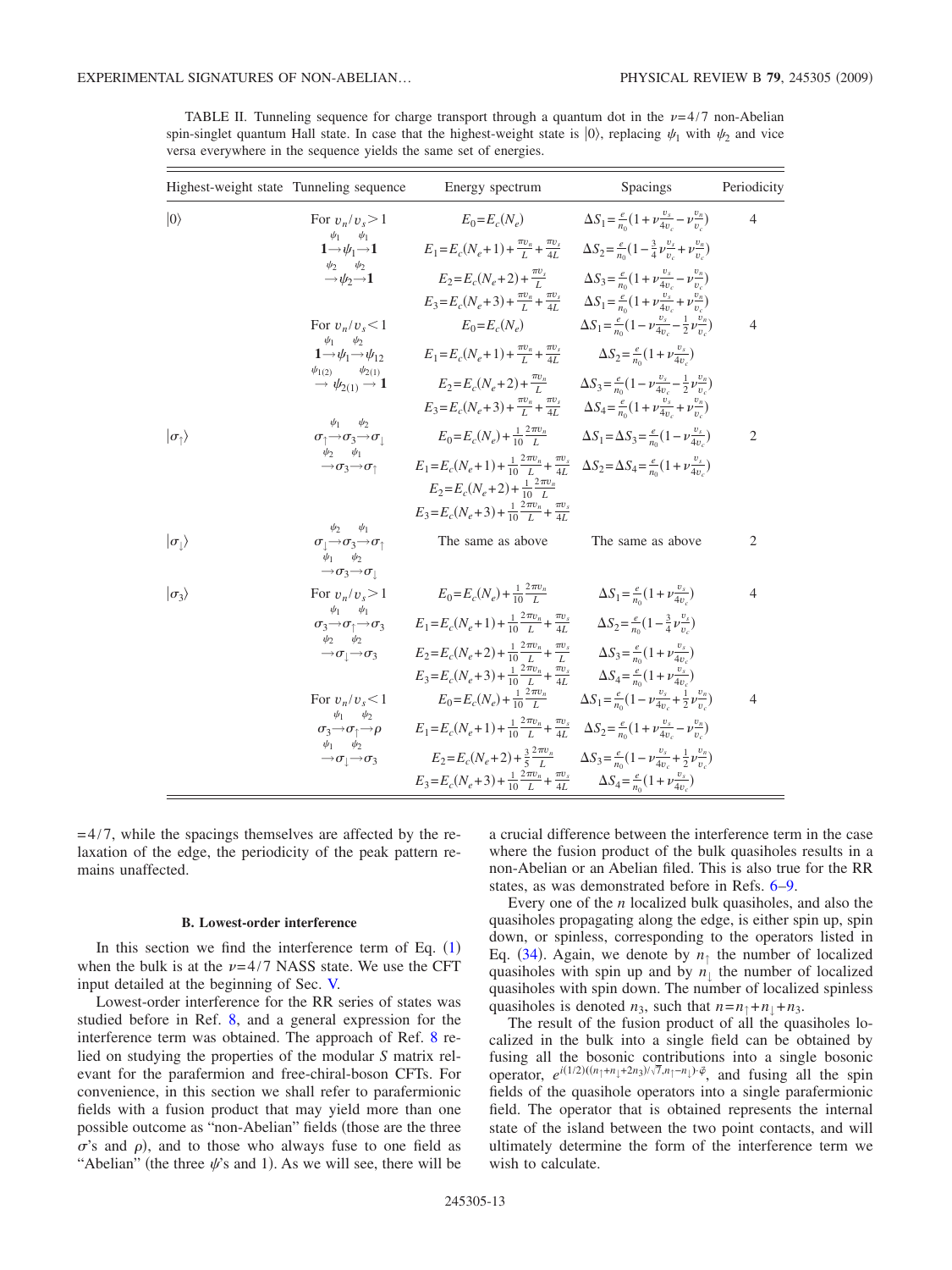We assume here that the bulk quasiholes have a definite fusion channel. Although in principle the fusion product of all the spin fields has two possible outcomes, it was shown in a previous work $32$  that the measurement procedure collapses this superposition onto a particular fusion channel. We do not elaborate on the collapse process here, but rather refer the interested reader to Ref. [32](#page-17-28) for more details.

The fusion product of *n* spin fields of different types may have eight different results, due to the existence of eight parafermionic fields of the  $SU(3)_2 / U(1)^2$  coset. Accordingly, the state of the island may be represented by eight different operators. For fixed values of  $n_{\uparrow}$ ,  $n_{\downarrow}$ , and  $n_3$ , the state of the island will be one of two fields, Abelian or non-Abelian ac-cording to the fusion rules (Table [I](#page-10-0)).

We now study the interference between the two partial waves  $|\psi_I\rangle$  and  $|\psi_R\rangle$  discussed in Sec. [II,](#page-2-0) and examine how different internal states of the dot affect them, hence influencing the interference term of the backscattered current. When the internal state of the island is represented by a non-Abelian field, the fusion product of this field with an incoming quasihole on the edge is a superposition of two fields. To each of these we assign a state. We denote the two states by  $|0\rangle$  and  $|1\rangle$ , referring to an Abelian and a non-Abelian field correspondingly. For example, if there is only one localized spin-up quasihole in the bulk, and the edge quasihole also has spin up, the two spin fields of the type  $\sigma_{\uparrow}$ fuse as follows:  $\sigma_{\uparrow} \sigma_{\uparrow} \sim 1 + \rho$ . Therefore, we say that the system is in a superposition state  $|\psi\rangle = a_0|0\rangle + a_1|1\rangle$ , with  $|a_0|^2$  $+|a_1|^2=1$ . The state  $|0\rangle$  corresponds to the Abelian field 1, and the state  $|1\rangle$  corresponds to the non-Abelian field  $\rho$ . Note that the two partial waves  $|\psi_{L,R}\rangle$  describe the state of the *n* localized quasiholes and the incoming edge quasihole.

The two partial waves can be written, using the above notation, as follows:

$$
|\psi_L\rangle = a_0|0\rangle + a_1|1\rangle, \tag{54}
$$

$$
|\psi_R\rangle = (e^{i\phi_R}a_0|0\rangle + a_1|1\rangle)e^{i\beta + i\phi_{\Delta} + i\phi_B}.
$$
 (55)

The phase  $\phi_B$  is contributed by the bosonic exponents carrying the charge and the spin of the quasiholes. The origin of the phases  $\phi_{\Delta}$  and  $\phi_R$  lies in the conformal nature of the parafermionic fields, and we explain how to determine them below.

In case the parafermionic operator of the island is Abelian, the coefficient  $a_0$  is zero, and  $|\psi_R\rangle = |1\rangle e^{i\beta + i\phi_A^A + i\phi_B}$ . (The superscript *A* is added to  $\phi_{\Delta}$  to indicate that the internal state of the dot corresponds to an Abelian field.) In the case where  $a<sub>0</sub>=0$ , the interference term contributed to the backscattered current by the two partial waves, proportional to the real part of the overlap  $\langle \psi_L | \psi_R \rangle$ , is given by

$$
\cos(\arg(\psi_L|\psi_R)_A) = \cos(\beta + \phi_\Delta^A + \phi_B). \tag{56}
$$

<span id="page-14-0"></span>When the parafermionic operator of the island is non-Abelian, the overlap is given by

$$
\langle \psi_L | \psi_R \rangle_{NA} = (e^{i\phi_R} |a_0|^2 + |a_1|^2) e^{i\beta + i\phi_{\Delta}^{NA} + i\phi_B}.\tag{57}
$$

The ratio between the overlap in Eq.  $(56)$  $(56)$  $(56)$  and the overlap in the case where the parafermionic operator of the island is non-Abelian is given by

$$
\frac{\langle \psi_L | \psi_R \rangle_{NA}}{\langle \psi_L | \psi_R \rangle_A} = (e^{i\phi_R} |a_0|^2 + |a_1|^2) e^{i(\phi_\Delta^{NA} - \phi_\Delta^A)} \tag{58}
$$

<span id="page-14-1"></span>and will determine both the relative amplitude and the phase shift between the two cases.

## *1. Determining the phases*  $\phi_{\Delta}^{A}$ ,  $\phi_{\Delta}^{NA}$ ,  $\phi_{R}$ , and  $\phi_{B}$

As was mentioned before, the fusion of *n* quasiholes results in a parafermion multiplied by a bosonic vertex operator of the form

$$
e^{i(n_\uparrow \vec{\alpha}_\uparrow + n_\downarrow \vec{\alpha}_\downarrow + n_3 \vec{\alpha}_3) \cdot \vec{\varphi}} = e^{i(1/2)((n_\uparrow + n_\downarrow + 2n_3)/\sqrt{7}, n_\uparrow - n_\downarrow) \cdot \vec{\varphi}}.\tag{59}
$$

An incoming quasihole carries, in general, a bosonic factor of the form  $e^{i\vec{\alpha}_{ex}\cdot\vec{\varphi}}$ , with  $\vec{\alpha}_{ex} = (\alpha_c, \alpha_s)$  being  $\alpha_{\uparrow}, \alpha_{\downarrow}$ , or  $\alpha_3$ . The OPE of the two vertex operators is

$$
e^{i\vec{\alpha}_{ex}\cdot\vec{\varphi}}(z)e^{i(1/2)((n_1+n_1+2n_3)/\sqrt{7},n_1-n_1)\cdot\vec{\varphi}}(0)
$$
  
 
$$
\sim z^{f(n_1,n_1,n_3)}e^{i(1/2)((n_1+n_1+2n_3)/\sqrt{7}+2\alpha_c,n_1-n_1+2\alpha_s)\cdot\vec{\varphi}}(0),
$$

 $(60)$ 

where

$$
f(n_{\uparrow}, n_{\downarrow}, n_3) = \frac{1}{2} \left[ \frac{(n_{\uparrow} + n_{\downarrow} + 2n_3)\alpha_c}{\sqrt{7}} + (n_{\uparrow} - n_{\downarrow})\alpha_s \right].
$$

Therefore,

$$
\phi_B = \pi \left[ \frac{(n_\uparrow + n_\downarrow + 2n_3)\alpha_c}{\sqrt{7}} + (n_\uparrow - n_\downarrow)\alpha_s \right].
$$
 (61)

The phases  $\phi_{\Delta}^{NA}$ ,  $\phi_{\Delta}^{A}$ , and  $\phi_{R}$  all depend on the conformal dimension of the parafermionic fields. We now demonstrate how to calculate them for a particular example (we leave out the bosonic part of the quasihole operators). Suppose that the fusion of *n* quasiholes on the island can result in one of the following two parafermions:  $\psi_2$  or  $\sigma_{\uparrow}$ . Suppose that the incoming edge quasihole has spin up. If the quasiholes on the dot fused to the Abelian field  $\psi_2$ , the OPE of the island's operator with the incoming quasiholes is

$$
\psi_2 \cdot \sigma_\uparrow \sim z^{h_\rho - h_\sigma - h_\psi} \rho. \tag{62}
$$

Therefore, the phase accumulated when the quasihole encircles the island is  $\phi_{\Delta}^A = 2\pi (h_{\rho} - h_{\sigma} - h_{\psi}) = 0$ .

If the *n* quasiholes in the dot fused to yield the non-Abelian field  $\sigma_{\uparrow}$ , the OPE of the island's operator with the incoming quasiholes is

$$
\sigma_{\uparrow}\sigma_{\uparrow} \sim z^{-2h_{\sigma}}\mathbf{1} + z^{h_{\rho}-2h_{\sigma}}\rho = (z^{-h_{\rho}}\mathbf{1} + \rho)z^{h_{\rho}-2h_{\sigma}}.\tag{63}
$$

From the above equation we conclude that  $\phi_R = -2\pi h_\rho$  $=-6\pi/5$ , and  $\phi_{\Delta}^{NA} = 2\pi (h_{\rho} - 2h_{\sigma}) = 4\pi/5$ .

## 2. Determining the values of  $|a_0|^2$  and  $|a_1|^2$

The coefficients  $|a_0|^2$  and  $|a_1|^2$  are the probabilities that the quasihole encircling the island fuses with the localized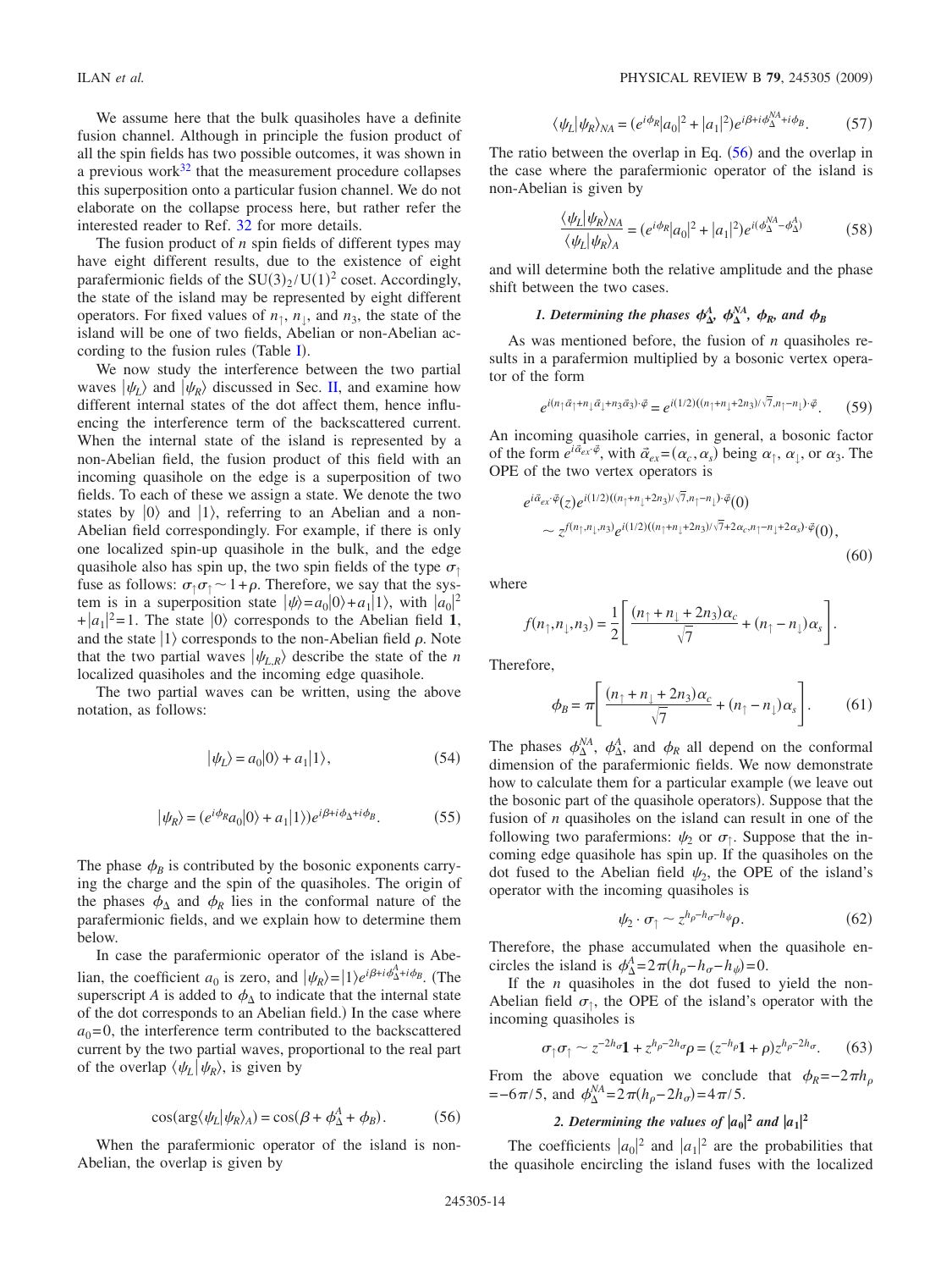bulk quasiholes into Abelian and non-Abelian fields, respectively. In the general context of models for non-Abelian anyons, $32,33$  $32,33$  the probability that two uncorrelated anyons *a* and *b* fuse into a third anyon *c* is given by (see Ref. [33](#page-17-29))

$$
P(ab \to c) = N_{ab}^c \frac{d_c}{d_a d_b},
$$
\n(64)

where  $d_a$ ,  $d_b$ , and  $d_c$  are the quantum dimensions of the anyons. The coefficient  $N_{ab}^c$  is in general a non-negative integer determined by the fusion rules, and indicates the number of different ways the anyons *a* and *b* can be combined to form *c*. In our case it is either zero or one, depending on whether the fusion rules allow *a* and *b* to fuse to *c*.

The quantum dimension is a parameter that controls the rate at which the Hilbert space of a system of *n* anyons of a certain type grows. For a large number of such anyons, the number of states scales as  $d^n$ . For Abelian particles  $d=1$ , while non-Abelian particles have  $d > 1$ .

The expression for the overlap between the two partial waves  $|\psi_{LR}\rangle$  can therefore be written as follows:

$$
\langle \psi_L | \psi_R \rangle_{NA} = \frac{1}{d_{bulk} d_{qh}} (e^{i\phi_R} + d_1) e^{i\beta + i\phi_\Delta^{NA} + i\phi_B}, \tag{65}
$$

where  $d_{bulk}$  and  $d_{gh}$  are the quantum dimensions of the bulk and of the edge quasiholes, respectively. The quantum dimension  $d_1$  is that of the non-Abelian field that is the result of the fusion product of both. Note that this expression is exactly the expression for the monodromy matrix element calculated in Ref. [32,](#page-17-28)

$$
M_{ab} = \frac{1}{d_a d_b} \sum_c N_{ab}^c d_c e^{2\pi i (s_c - s_a - s_b)},
$$
 (66)

where  $s_i$  is the scaling dimension of the relevant anyon. In our case, *a* represents the edge quasihole and *b* represents the composite made of a group of quasiholes in the bulk.

Taking for example the neutral part of the spin-up quasihole  $\sigma_{\uparrow}$ , we use the fusion rules to count how many states there are for *n* such quasiholes:

$$
\sigma_{\uparrow}\sigma_{\uparrow} = 1 + \rho,
$$
  
\n
$$
\sigma_{\uparrow}\sigma_{\uparrow}\sigma_{\uparrow} = \psi_2 + 2\sigma_{\uparrow},
$$
  
\n
$$
\sigma_{\uparrow}\sigma_{\uparrow}\sigma_{\uparrow} = 21 + 3\rho,
$$
  
\n
$$
\sigma_{\uparrow}\sigma_{\uparrow}\sigma_{\uparrow}\sigma_{\uparrow} = 3\psi_2 + 5\sigma_{\uparrow}\cdots.
$$

The number of states for *n* quasiholes is a Fibonacci number. For a large value of *n*, this number scales as  $\tau^n$ , where  $\tau$  is the golden ratio.

Following the same considerations one finds that for the  $SU(3)_2$  parafermionic fields, there are two values for the quantum dimension: the quantum dimension of the Abelian fields 1 and  $\psi_i$ , is  $d=1$ , while that of the non-Abelian fields  $\rho$ and  $\sigma_i$  is  $d = \tau$ . Therefore

<span id="page-15-1"></span>
$$
|a_1|^2 = \frac{1}{\tau}, \quad |a_0|^2 = \frac{1}{\tau^2}.
$$
 (67)

Plugging the values of  $\phi_R$ ,  $\phi_{\Delta}^{NA}$ , and  $\phi_{\Delta}^A$  from the above example into Eq.  $(58)$  $(58)$  $(58)$ , along with coefficients  $(67)$  $(67)$  $(67)$ , and using the fact that  $\tau = 2 \cos(\pi/5)$ , we find

$$
\frac{\langle \psi_L | \psi_R \rangle_{NA}}{\langle \psi_L | \psi_R \rangle_A} = -\tau^{-2}.
$$
\n(68)

<span id="page-15-2"></span>From Eq. ([68](#page-15-2)) we conclude that the interference term is suppressed by a factor of  $\tau^{-2}$  when the parafermionic operator of the island is non-Abelian.

It is straightforward to calculate ratio  $(58)$  $(58)$  $(58)$  for all other possible operators of the island. The result always turns out the same and is given by Eq.  $(68)$  $(68)$  $(68)$ . The interference term is therefore

<span id="page-15-3"></span>
$$
(-\tau^{-2})^{N}\phi\cos\left(\beta + \pi\frac{(n_{\uparrow} + n_{\downarrow} + 2n_{3})\alpha_{c}}{\sqrt{7}} + \pi(n_{\uparrow} - n_{\downarrow})\alpha_{s} + \phi_{\Delta}^{A}\right)
$$

$$
= (-\tau^{-2})^{N}\phi\cos\left(\beta + 8\pi\frac{(n_{\uparrow} + n_{\downarrow} + 2n_{3})\alpha_{c}}{\sqrt{7}}\right).
$$
(69)

Here  $\phi_{\Delta}^A = \pi (\lambda_1^{bulk} \lambda_2^{qh} + \lambda_2^{bulk} \lambda_1^{qh})$  is 0 or  $\pi$  (up to  $2\pi$ ) depending on the specific Abelian field that may result from fusing *n* bulk quasiholes. The vector  $(\lambda_1, \lambda_2)$  is given for each op-erator in Eq. ([32](#page-9-3)),  $\lambda_i^{bulk}$  are the components of the vector that corresponds to the fusion product of the bulk quasiholes, and  $\lambda_i^{qh}$  are the components of the vector that corresponds to the quasihole that tunnels across the point contact. The second line of the equation is obtained from the first with some algebra. The number  $N_{\phi}$  is either 0 or 1 depending on whether the fusion product of the quasiholes on the dot was an Abelian or a non-Abelian field. Equation  $(69)$  $(69)$  $(69)$  shows that the damping factor that multiplies the interference term is the same as the one predicted to appear for the  $k=3$  RR state. This is a manifestation of the so-called level-rank duality between  $SU(3)_2$  and  $SU(2)_3$ ; see Ref. [31.](#page-17-27) This result agrees with the one calculated using the modular  $S$  matrix<sup>34</sup> in a similar fashion to the calculation presented in Ref. [8](#page-17-26) for lowest-order interference in the RR series.

The above result is calculated without making any assumptions on the nature of the edge quasiholes that tunnel across the point contact, and is therefore general. However, it is expected that the most prominent contribution to these tunneling events will come from the quasihole with the lowest conformal dimension. For that reason, one may expect mostly spinless quasiholes to tunnel across the junction. The interference term for these quasiparticle is given by Eq.  $(69)$  $(69)$  $(69)$ with  $\alpha_c = 1/\sqrt{7}$  and  $\alpha_s = 0$ .

#### **VI. SUMMARY**

<span id="page-15-0"></span>In this work we studied transport through a device known as the two-point-contact (or the Fabry-Pérot) interferometer formed using edge states of non-Abelian quantum Hall phases. We have focused on the RR series at filling factor  $\nu = 2 + \frac{k}{k+2}$ , and on one of the spin-singlet states that may be appropriate to describe the plateau at filling factor of 4/7.

For the limit of strong quasihole backscattering at the two point contacts, where the topmost partially filled level forms a closed trajectory around the "island" formed between the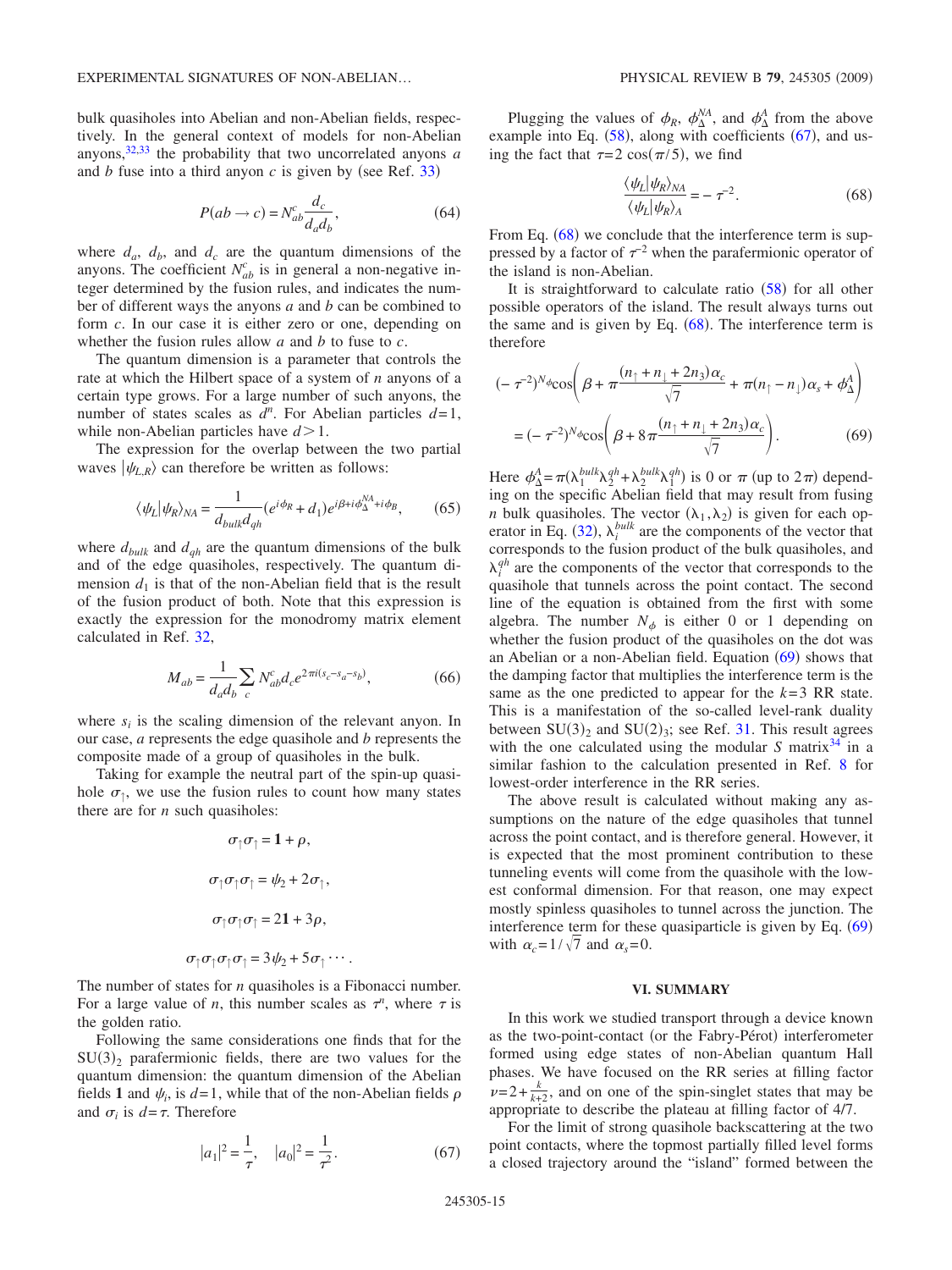point contacts, transport is characterized by a series of Coulomb blockade peaks in the conductance as a function of the area enclosed by this trajectory.

For the RR states we explained in detail the results obtained in Ref. [10,](#page-17-5) and analyzed the effect of relaxation of the edge states of the parafermionic theory into states with lower energy by adjusting the fusion channel of the bulk quasiholes. We found that this relaxation, mediated by neutral fields of the parafermion theory flowing between the bulk and the edge, modifies the spacing between peaks. Without relaxation, the Coulomb blockade pattern predicted<sup>10</sup> is a bunching of peaks into groups of *n* mod *k* and *k*−*n* mod *k* peaks (where  $n$  is the number of quasiholes localized in the bulk). Therefore the periodicity of the peak structure is  $k$ , unless *k* is even and  $n = k/2$ , in which case the periodicity is  $k/2$  (assuming, for convenience, that the initial number of electrons in the dot was divisible by  $k$ ). When relaxation is introduced between consecutive electron-tunneling events, this structure changes such that the number of bulk quasiholes no longer influences the periodicity of the entire structure. The periodicity is *k* for odd *k* and *k*/2 for even *k*. For the  $k=2$  Moore-Read state, we predict that in the presence of relaxation of Majorana fermions from the edge of the dot into the bulk, the even-odd effect predicted in Ref. [6](#page-17-4) will not be observed. Therefore, for that state relaxation eliminates the unique signature for non-Abelian statistics and clustering.

We would like to stress the difference between two time scales relevant for the experiments we discuss here, that of relaxation of the edge states which is discussed in the Coulomb blockade context, and that of quasihole exchange between the bulk and the edge, which is neglected altogether. The two scales are related to different mechanisms and are generally very different. The first involves an exchange of neutral particles between the edge and the bulk, and the second involves tunneling of a charged particle (with both nonzero  $\mathbb{Z}_k$  and electric charge). The charging energy involved in the latter is expected to make this time scale much longer than the former. Hopping of quasiholes between the bulk and the edge involves energy scales of the order of the bulk gap, while relaxation of edge states via the exchange of neutral modes involves an energy which is much smaller and scales as *L*−1, where *L* is the perimeter of the dot. Little can be said about these time scales quantitatively, since they crucially depend on disorder in the sample, and in a way that is not presently understood.

The microscopic mechanism which induces relaxation is beyond the scope of this paper. Since at present there are many fundamental aspects of the microscopic theory of non-Abelian quantum Hall states that are not well understood, we investigate the implication of such a mechanism on a phenomenological level and provide a prediction that follows from it. While not giving quantitative estimates, our paper brings to light the possible effect of the time scales related to these mechanisms on experiments in non-Abelian quantum Hall states.

A few particular sentences are in order with respect to the even-odd effect at  $\nu = 5/2$ , both because it is at present the closest to experimental realization and because it stands out as a special case in our analysis. We have found that in the presence of an inelastic bulk-edge coupling that allows the system to be at its ground state all throughout the experiment, and in the presence of bulk quasiholes, the edge mode stays unpopulated in the ground state for any number of electrons in the dot. Thus, under this condition no even-odd effect of the Coulomb blockade peaks will be observed. However, we stress that the situation is different when the bulk-edge coupling is elastic, as considered, for example, in Refs. [15](#page-17-10) and [16.](#page-17-11) In that case, the spectrum of the combined bulk-edge system is shifted by the coupling. The coupling introduces a time scale for a Majorana fermion to tunnel back and forth between the edge and the bulk. As long as this time scale is much longer than the time at which the Majorana fermion encircles the dot,  $L/v_n$ , the bulk-edge coupling does not significantly affect the spectrum, and an even-odd effect is to be observed.

For the spin-singlet state at  $\nu = 4/7$  we have mapped the location of the Coulomb blockade peaks as a function of the area of the dot, and showed that it follows a periodicity of 2 or 4. Moreover, although the modulations from equal spacings change when relaxation is introduced, the periodicity remains unaffected.

One should also note another crucial difference between the RR states and the spin-singlet state that may be observed in such an experiment. The extent to which peaks are bunched in the RR state is determined by the ratio of the velocity of the neutral modes to that of the charged modes,  $v_n/v_c$ , as they propagate along the edge. These velocities are hard to determine. In the absence of Landau-level mixing and for an infinitely sharp confining potential, dimensional analysis determines that the interaction-induced velocity is, up to a dimensionless number,  $e^2 / \epsilon \hbar$ , with  $\epsilon$  being the dielectric constant. The dimensionless number may be evaluated only numerically, and one expects it to be larger for a charged mode than for a neutral one. Indeed, recent numerical studies<sup>35</sup> for  $\nu = 5/2$  predict that the two velocities differ by an order of magnitude. If that trend persists to RR states of higher *k*, then the effect of bunching in the RR states may be difficult to observe in experiment. In contrast, the size of the modulations in the spacing between Coulomb blockade peaks for the spin-singlet state is determined by two contributions. The first is  $v_n/v_c$ , which may be small for this state as well, and the second is  $v<sub>s</sub>/v<sub>c</sub>$ , the ratio between the velocity of the spin and charge excitations. If this ratio is not small, then these modulations may still be observed. Note, however, that in the extreme case of  $v_s \gg v_c$ , the periodicity in some cases may seem to reduce from 4 to 2 (see Table  $II$ ). Moreover, as we point out below, these modulations in the spacings due to the spin degree of freedom may not be unique for a non-Abelian state.

While it was shown before that Coulomb blockade peaks are equally spaced for the Laughlin states, the case of other Abelian quantum Hall states was not discussed (when the parameter varied is the area of the dot, which keeps the number of bulk quasiholes fixed). One may expect that for Abelian hierarchy states peaks may not be equally spaced, since the edge theory describing these states is made of several chiral boson theories. However, we expect that the structure and its periodicity in particular will not show dependence on the number bulk quasiholes. Thus, several measurements at